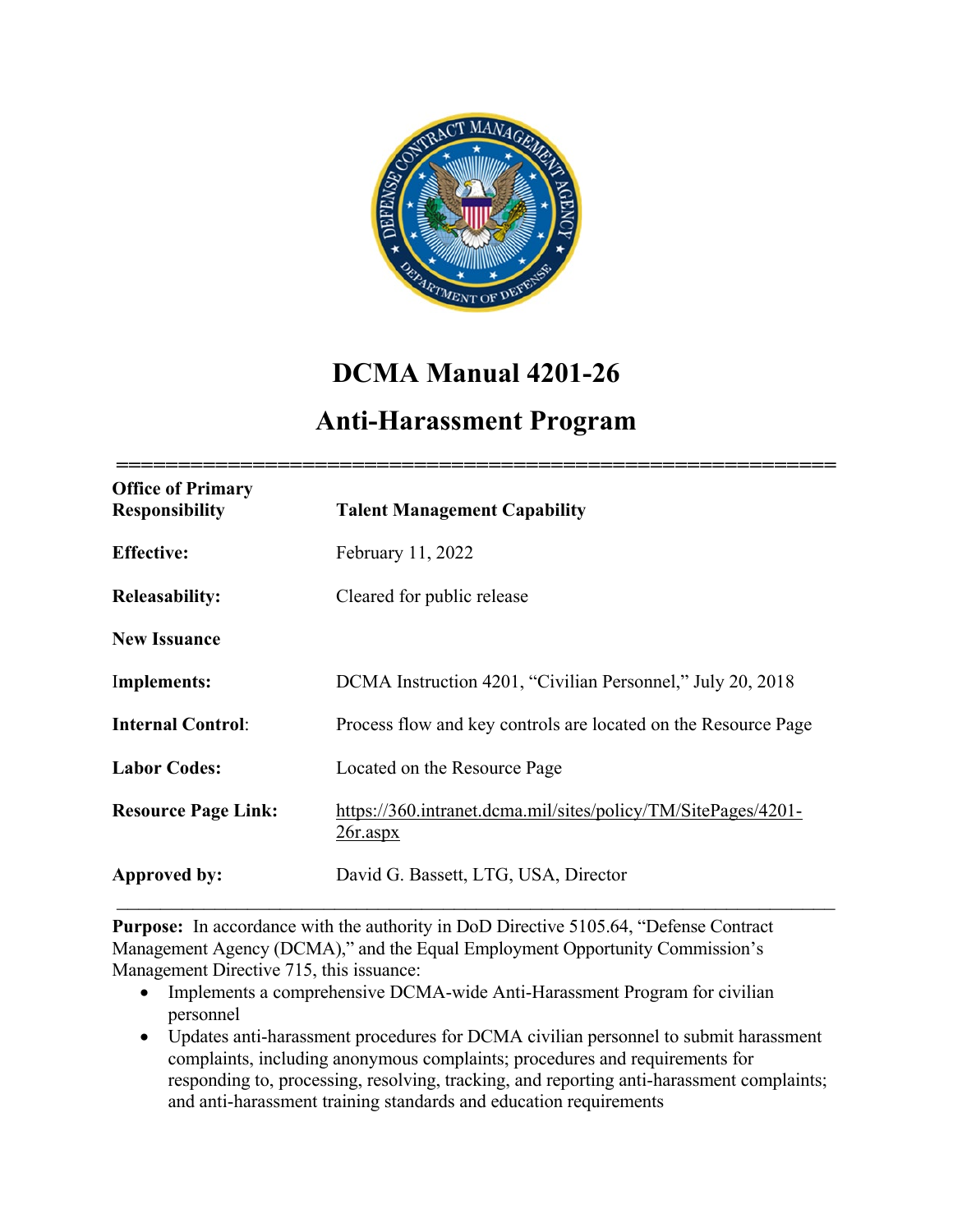• Supplements the Equal Employment Opportunity Commission's enforcement guidance on harassment complaints. [See Management Directive 715, II(C); Enforcement Guidance on Vicarious Employer Liability for Unlawful Harassment by Supervisors (Enforcement Guidance), Equal Employment Opportunity Commission No. 915.002, § V.C.1 (June 18, 1999)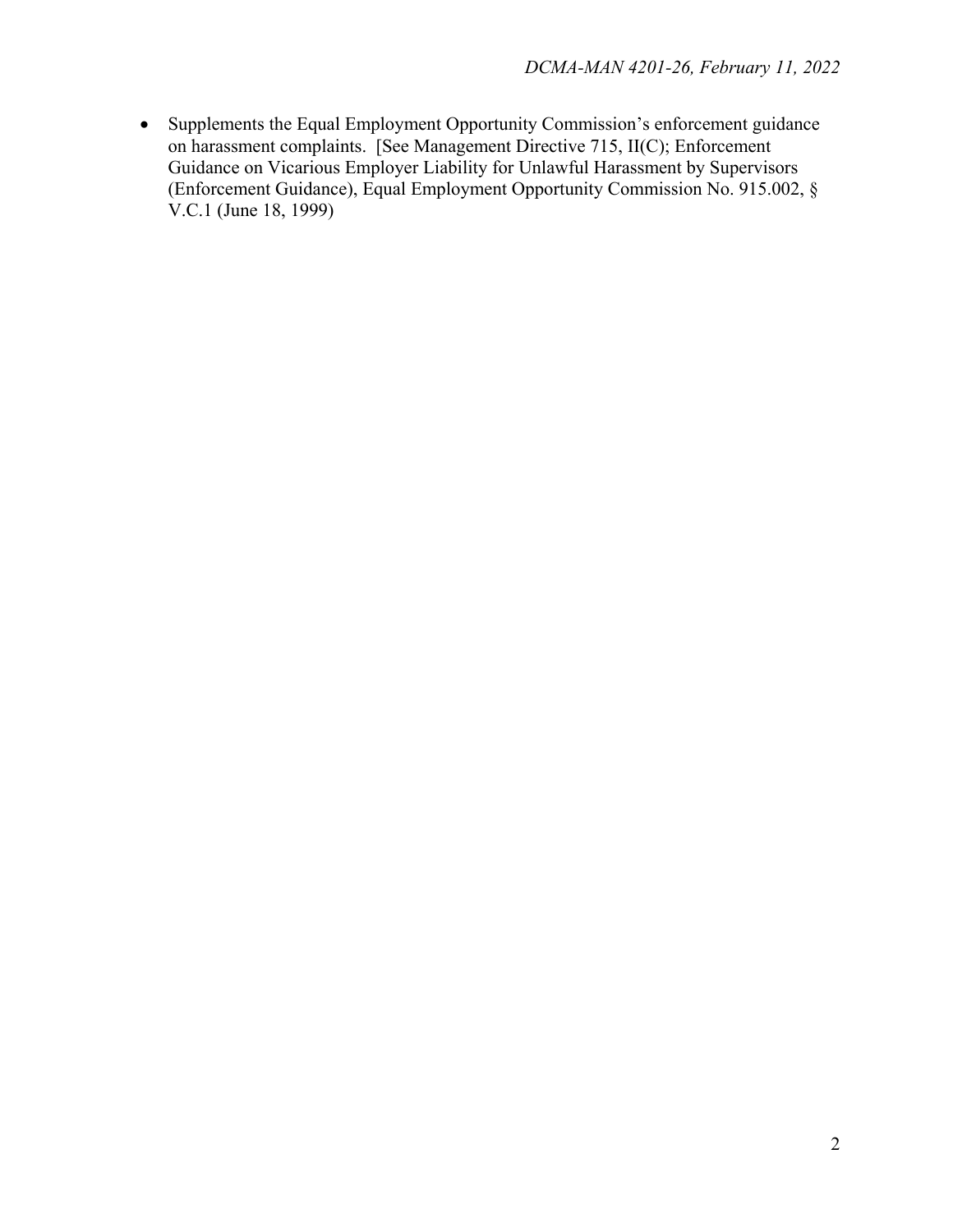## **TABLE OF CONTENTS**

| 3.5. Filing Complaints of Discrimination or Harassment in other Forums 18 |  |  |
|---------------------------------------------------------------------------|--|--|
|                                                                           |  |  |
|                                                                           |  |  |
|                                                                           |  |  |
|                                                                           |  |  |
|                                                                           |  |  |
|                                                                           |  |  |
|                                                                           |  |  |
|                                                                           |  |  |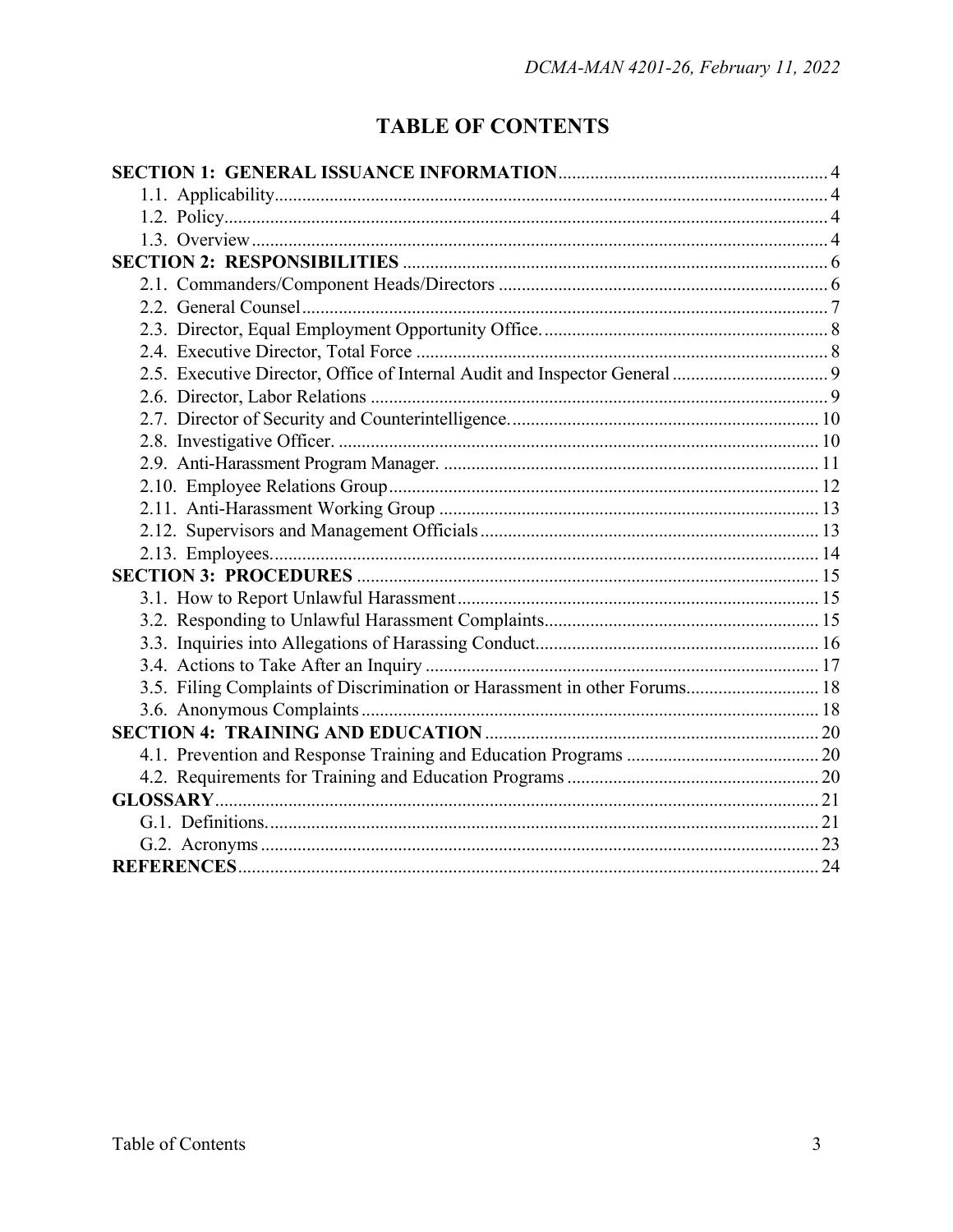## **SECTION 1: GENERAL ISSUANCE INFORMATION**

**1.1. APPLICABILITY.** This Manual applies to all civilian DCMA employees unless higherlevel regulations, policy, guidance, or agreements take precedence.

**1.2. POLICY.** In accordance with the Equal Employment Opportunity Commission (EEOC) Management Directive (MD)-715, MD 110, and enforcement guidance on harassment complaints, it is DCMA policy that:

 a. DCMA does not tolerate or condone any type of harassment. Harassment jeopardizes organizational effectiveness and mission accomplishment, weakens trust, and erodes organizational cohesion. This Manual covers both harassment and unlawful harassment as defined in the Glossary. All types of harassment is fundamentally at odds with the obligations of DCMA personnel to treat others with dignity and respect.

 b. DCMA will hold leaders at all levels accountable for fostering a climate of inclusion that supports diversity, is free from harassment, and does not tolerate retaliation against those filing harassment complaints, those reporting or acting as witnesses regarding harassment that they have observed, or otherwise have engaged in a protected activity.

 c. All Commanders/Component Heads/Directors, and supervisors will incorporate the Agency's Anti-Harassment Policy, definitions in the Glossary of this issuance, and antiharassment procedures set forth in this Manual into their daily routine to eliminate harassment in the workplace and take appropriate actions when harassment does occur.

 d. Alternative Dispute Resolution (ADR) will be used, when appropriate, to aggressively resolve harassment claims as early as possible and at the lowest level.

e. This Manual will be executed in a safe, efficient, effective, and ethical manner.

#### **1.3. OVERVIEW.**

a. DCMA does not tolerate or condone any type of harassment to include unlawful harassment. Harassment includes behavior that is unwelcome or offensive to a reasonable person, whether oral, written, or physical, that creates an intimidating, hostile, or offensive environment. Harassment can occur through electronic communications, including social media, other forms of communication, and in person. Harassment may include offensive jokes, epithets, ridicule or mockery, insults or put-downs, displays of offensive objects or imagery, stereotyping, intimidating acts, bullying, veiled threats of violence, threatening or provoking remarks, racial or other slurs, derogatory remarks about a person's accent, or displays of racially offensive symbols. Activities or actions undertaken for a proper military or governmental purpose, such as active shooter training, are not considered harassment. Disagreements between employees and their supervisor which are not based on race, color, religion, sex (whether or not of a sexual nature), national origin, age (age 40 or older), disability, genetic information, or reprisal and pertain to work related issues (time and attendance, etc.) or performance do not constitute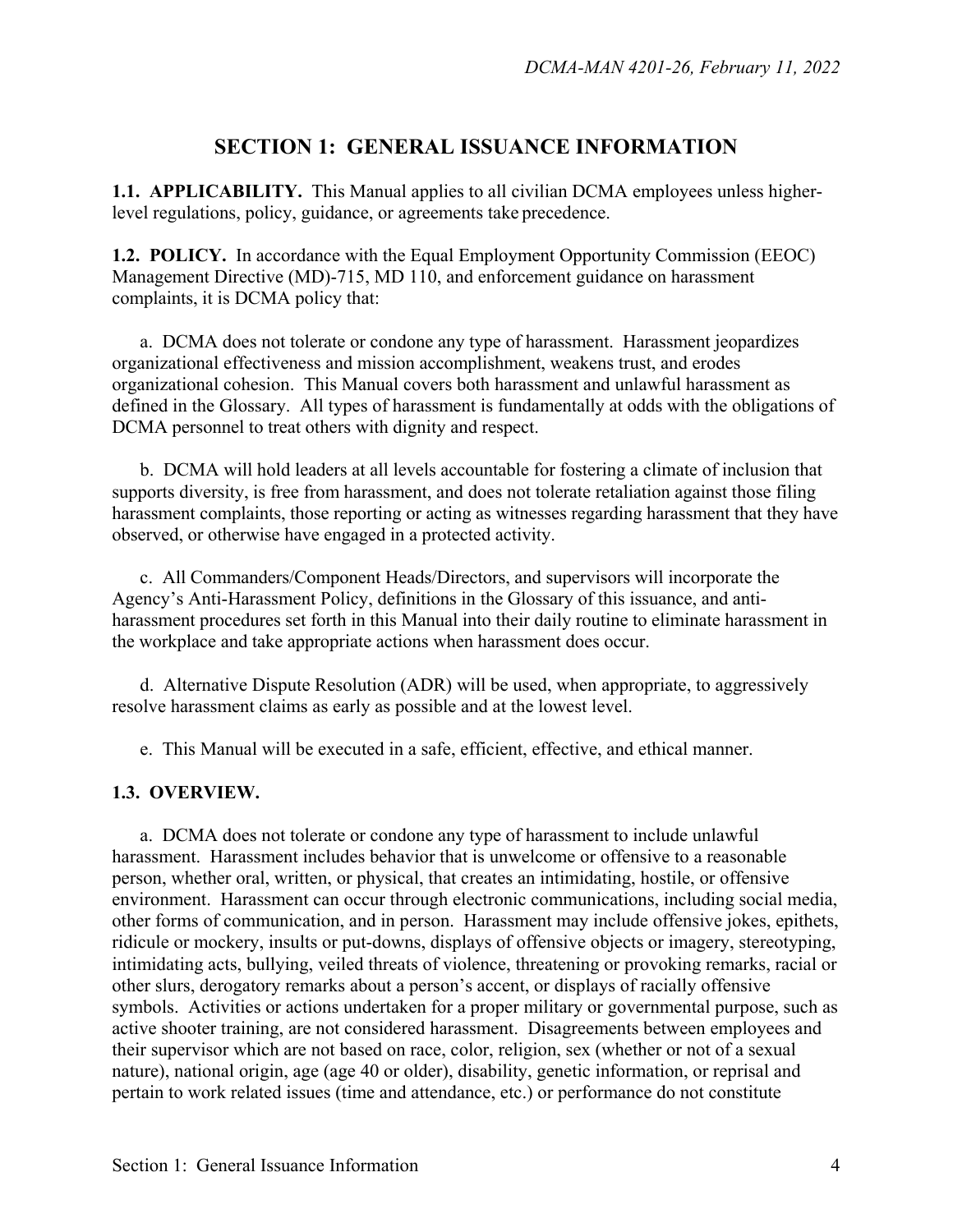unlawful harassment. To be unlawful, the conduct must be based upon race, color, religion, sex (whether or not of a sexual nature), national origin, age (age 40 or older), disability, genetic information, or reprisal, be severe or pervasive, and creates a work environment that would be intimidating, hostile, or offensive to a reasonable person.

 b. The offender can be a person's supervisor, a supervisor in another area, a coworker or someone who is not an employee of the Agency, such as a contractor or customer.

 c. The Agency may be liable for unlawful harassment by a supervisor that results in a tangible (negative) employment action, such as termination or a failure to promote. If the supervisor's harassment results in a hostile work environment, but not in a tangible employment action, DCMA may nevertheless be liable, unless: (1) management reasonably tried to prevent and promptly correct the harassing behavior, and (2) the employee unreasonably failed to take advantage of any preventive or corrective opportunities DCMA provided.

 d. The Agency may be liable for harassment by non-supervisory employees or nonemployees it has control over (for example, independent contractors or customers on the premises), if management knew, or should have known, about the harassment and failed to take prompt and appropriate corrective action.

 e. Unlawful harassment can include, but is not limited to, unwelcome conduct, intimidation, ridicule, insult, offensive comments or jokes, or physical conduct which is based on race, color, religion, sex (whether or not of a sexual nature), national origin, age (age 40 or older), disability, genetic information, or reprisal. Additionally, unlawful harassment may also include tangible employment actions affecting the employee because of the employee's acceptance or rejection of such conduct explicitly or implicitly. Unlawful harassment occurs when the conduct is sufficiently severe or pervasive as to alter the terms, conditions, or privileges of the employee's employment or otherwise creates an abusive or hostile work environment. Petty slights, annoyances, and isolated incidents (unless extremely serious) will not rise to the level of illegality.

 f. Sexual Assault is not covered by this Manual. The term "*sexual assault*" is defined as intentional sexual contact characterized by the use of force, threats, intimidation, or abuse of authority or when the victim does not or cannot consent. As used in this Manual, the term includes a broad category of sexual offenses consisting of the following specific Uniform Code of Military Justice (United States Code, Title 10, Chapter 47) offenses: rape, sexual assault, aggravated sexual contact, abusive sexual contact, forcible sodomy (forced oral or anal sex), or attempts to commit these offenses.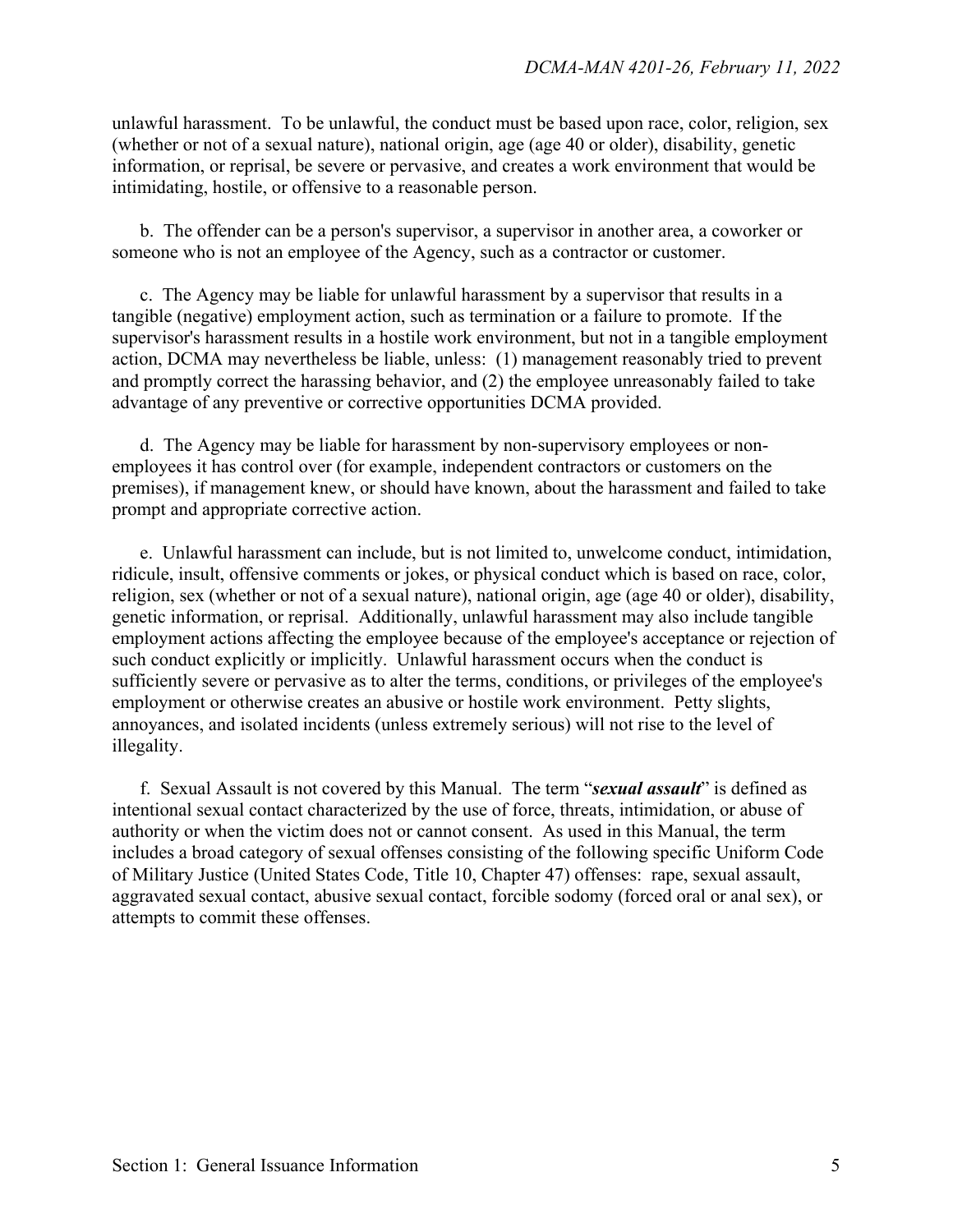## **SECTION 2: RESPONSIBILITIES**

**2.1. COMMANDERS/COMPONENT HEADS/DIRECTORS.** All Commanders/Component Heads/Directors will:

a. Ensure employees are treated with dignity and respect.

b. Lead by example by personally creating an environment where all employees and applicants for employment enjoy equality of opportunity in the federal workplace regardless of race, sex, national origin, age (age 40 or older), color, religion, disability and without reprisal for engaging in prior protected activity.

 c. Ensure leaders at all levels are held accountable for fostering a climate of inclusion within their organizations that promotes equal opportunity, supports diversity, is free from harassment, and does not tolerate retaliation for reporting harassment allegations.

 d. Encourage the use of ADR, when appropriate, to aggressively resolve harassment claims as early as possible.

 e. Prominently post and publicize information regarding harassment prevention and response policies and programs.

 f. Ensure that substantiated complaints are annotated on military members' fitness reports and if appropriate, on civilian employees' official personnel files, consistent with regulations and Agency policy.

 g. When appropriate, appoint independent investigators to investigate allegations of unlawful harassment. Appointed investigators should be fielded from an organization outside of the immediate Contract Management Office (CMO) or other organizational element being investigated. For complaints involving an Operational Unit Directorate, the investigation will be conducted by another Operational Unit Directorate. To avoid a conflict of interest, allegations made against personnel within the headquarters may require an external investigation.

 h. Support investigations by providing access to information and potential witnesses, as appropriate, to ensure that investigations are conducted in an impartial and timely manner. Additionally, Commanders/Component Heads/Directors must provide suitable facilities and resources to assist investigators.

 i. Ensure compliance with training and education requirements as outlined in Section 4 of this Manual.

 j. Assist and support harassment complainants in accordance with this Manual. Complainants should be provided adequate protection and care, and informed about available support resources to include:

(1) Civilian emergency medical and support services.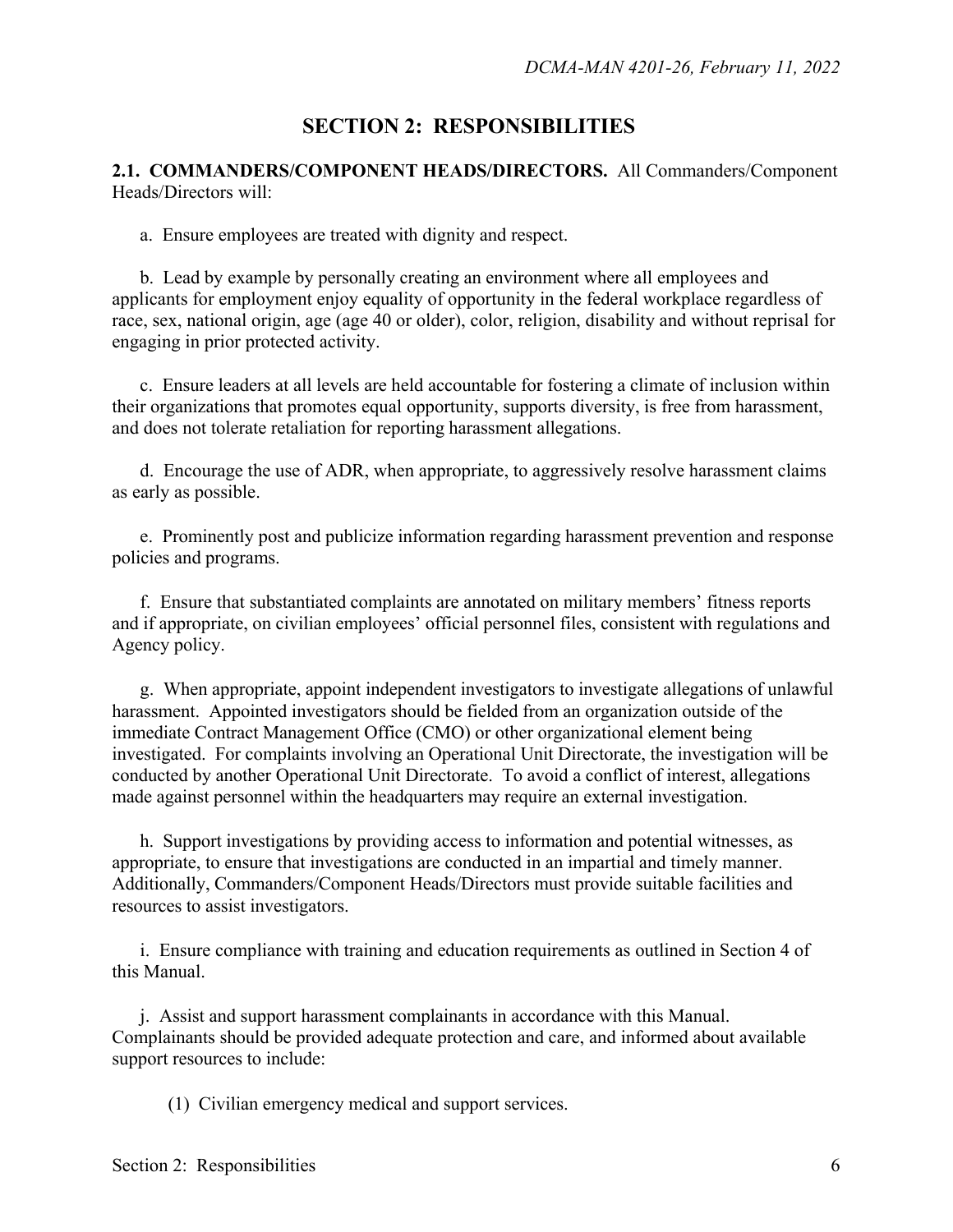(2) Public and private programs that are available to provide counseling, treatment, and other support.

 (3) Organizations and entities on and off-base that provide victim and witness services and support.

(4) The Agency's Employee Assistance Programs (EAP).

**2.2. GENERAL COUNSEL.** The DCMA GC will provide legal advice to management officials during the lifecycle of investigations and provide a legal review of the Report of Investigation (ROI) upon completion of the investigation, and assist in making a legal determination whether there is a sufficient factual basis to determine that the allegation is substantiated or unsubstantiated by the investigation.

a. The GC headquarters staff attorneys will:

 (1) Coordinate with Directorate, Operational Command, and CMO Counsel on matters related to investigations and disposition of substantiated misconduct.

 (2) Provide the ROI to the offending employee's First Line Supervisor (FLS) whose responsibility it is to determine the type of discipline or corrective action should be taken in circumstances where the investigation substantiates improper conduct. The FLS should coordinate any course of action with the Anti-Harassment Program Manager (AHPM), Employee Relations Group (ERG) and their assigned CMO Counsel.

 b. In consultation with Directorate, Operational Command, and CMO Counsel, provide legal advice to the Investigative Officer (IO) during the lifecycle of an investigation.

 c. All types of investigations will be conducted in a thorough, responsive, and impartial manner. GC must:

 (1) Assist the appointing official and the investigator in framing the relevant issues, identifying the information required, developing investigatory and fact-finding strategies, and preparing for any witness interviews, including the need for any possible rights advisements.

(2) Conduct legal reviews of investigations of DCMA employee misconduct.

 (3) Provide legal advice to the Office of Internal Audit and Inspector General (OIA-IG), Labor Relations (LR), ERG, and the FLS.

 d. Typically, assigned Counsel will review the ROI and in coordination with the appropriate Operation Command or headquarters GC, render a written opinion of legal sufficiency. However, assigned Counsel conducting the post-investigation legal sufficiency review should be an attorney other than the legal advisor to the IO. Counsel will make the following determinations and findings: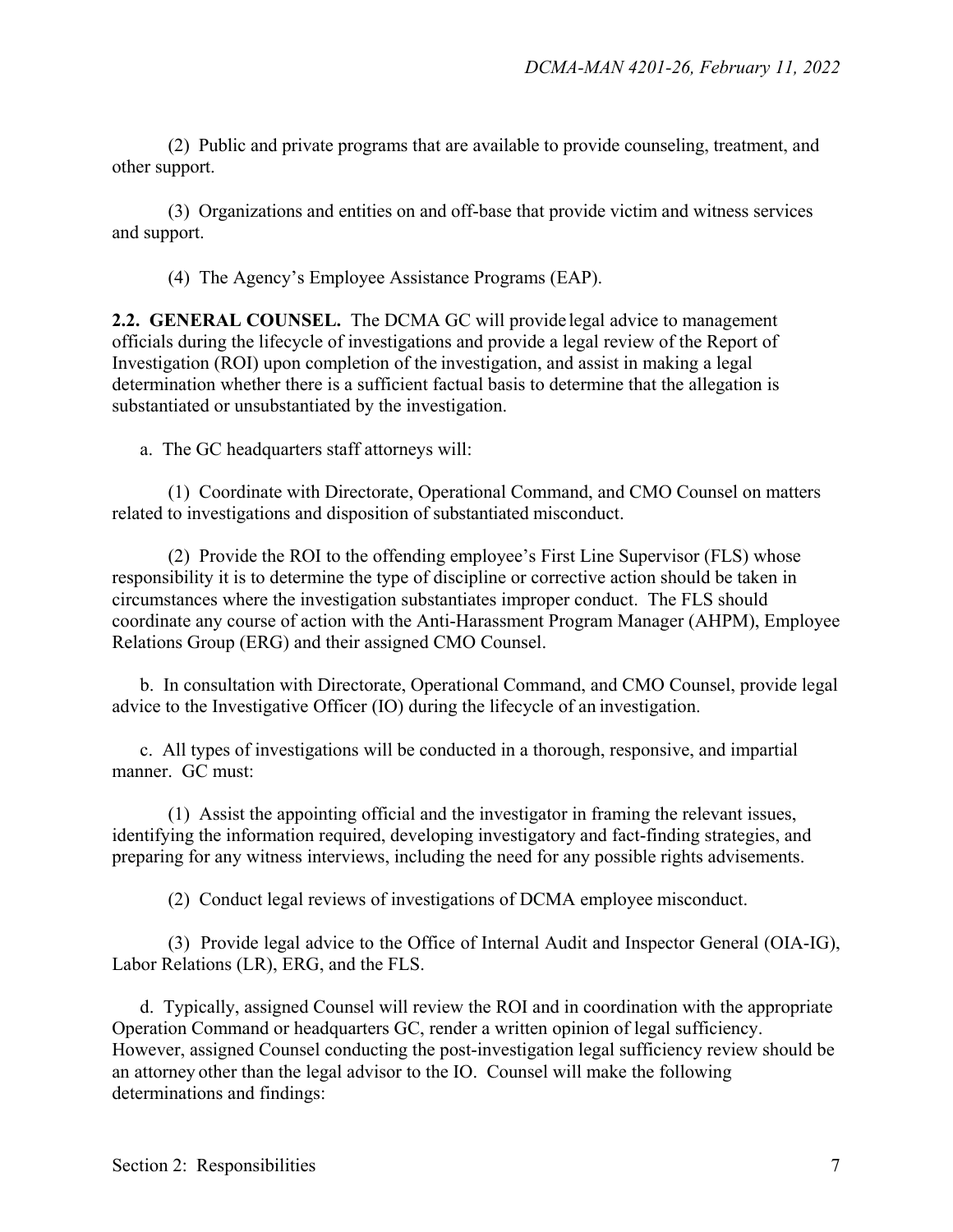(1) Whether the investigation is legally sufficient and was conducted in accordance with appropriate direction and applicable regulatory guidance.

(2) Whether additional evidence or supporting documentation is required.

 (3) Whether the conclusions and findings are supported by the evidence contained within the report.

 (4) Whether the recommendations are supported by the evidence and the conclusions and findings of the IO.

e. Headquarters GC will designate an appropriate representative to participate in the DCMA Anti-Harassment Working Group (AHWG).

#### **2.3. DIRECTOR, EQUAL EMPLOYMENT OPPORTUNITY OFFICE (EEO).** The Director, EEO will:

a. Act as the principal advisor for DCMA on all matters relating to EEO and the processing of EEO complaints to include those unlawful harassment allegations initiated or requested to be filed by employees using the EEO complaint process.

 b. Support collaboration between Total Force (TF), EEO, GC, and OIA-IG and the Anti-Harassment Program (AHP) to establish and maintain an AHP that complies with the EEOC's Enforcement Guidance on Vicarious Employer Liability for Unlawful Harassment by Supervisors to include proper investigative determinations and/or complaint processing.

 c. Inform employees about the DCMA AHP and their rights and responsibilities under the program to include options available within the EEO informal/formal complaint process. Inform employees that electing to initiate a complaint through the AHP does not preclude them from also filing an EEO complaint on the same matter.

d. Designate an appropriate representative to participate in the DCMA AHWG.

e. Inform the AHPM of all EEO counseling activity alleging harassment.

#### **2.4. EXECUTIVE DIRECTOR, TOTAL FORCE.** The Executive Director, TF will:

 a. Ensure adequate funding and resources to establish and maintain an AHP with procedures that comply with the EEOC's Enforcement Guidance.

b. Provide general direction and oversight of the DCMA AHP.

 c. Support collaboration between TF, EEO, GC, and OIA-IG in the development of procedures and systems to accurately collect, monitor, and analyze the processing of complaints for the AHP.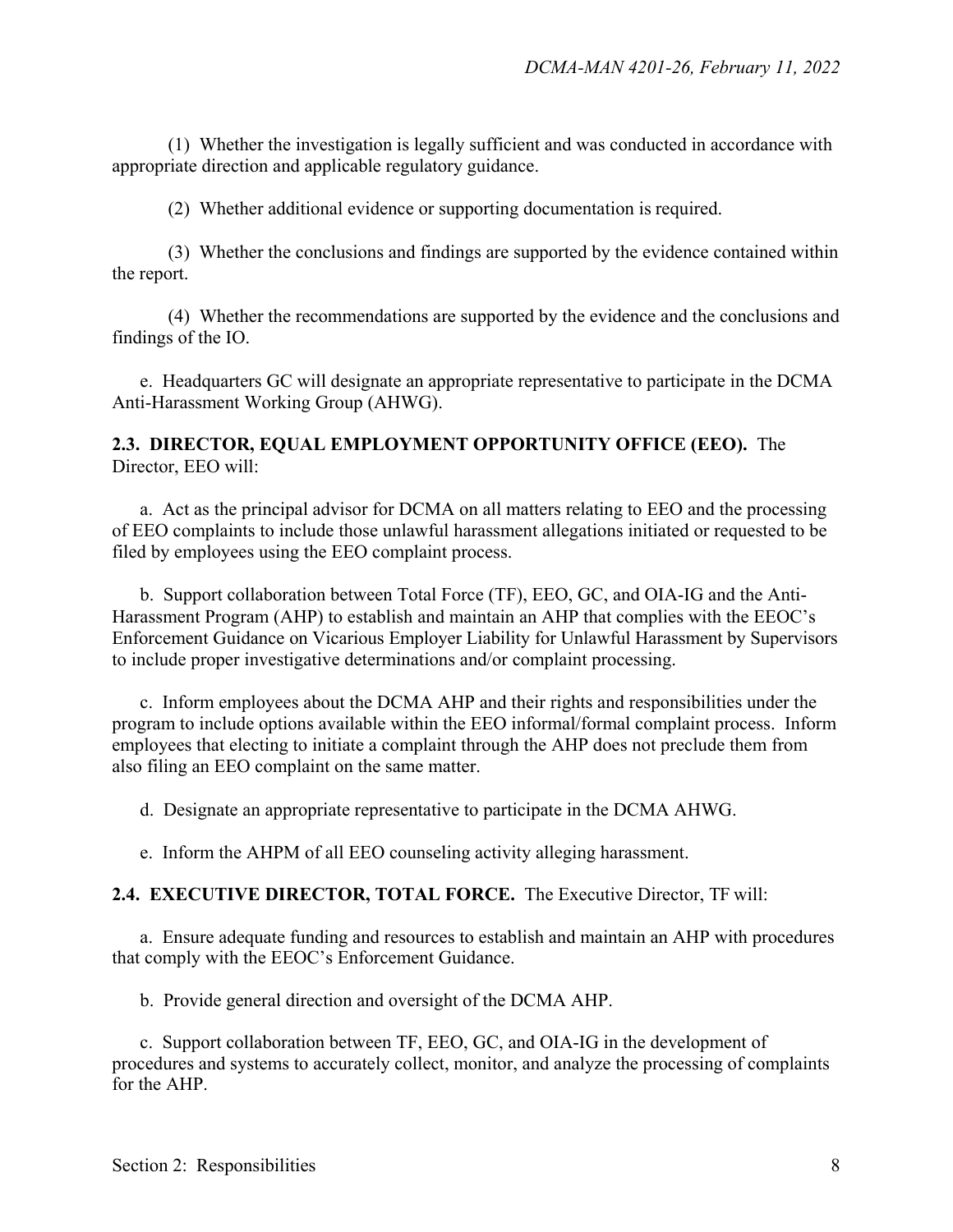d. Ensure employees are informed about and trained on the AHP.

e. Designate an appropriate representative to participate in the DCMA AHWG.

f. Ensure all managers and supervisors receive training on their responsibilities under the AHP.

#### **2.5. EXECUTIVE DIRECTOR, OFFICE OF INTERNAL AUDIT AND INSPECTOR GENERAL.** The OIA-IG will:

a. Act as the principal advisor for DCMA on all matters relating to the detection and prevention of fraud, waste, abuse, sexual harassment, general administrative and potential criminal issues and concerns, and harassment complaints against senior-level Commanders/ Component Heads/Directors and other management officials.

 b. Operate the DCMA Hotline and direct cases through the OIA-IG, ensuring that inquiries resulting from allegations are conducted in accordance with applicable laws, DOD regulations, policies, and standards for investigations.

 c. Inform employees about the DCMA AHP and their rights and responsibilities under the program to include options available within the EEO complaint process.

d. Designate an appropriate representative to participate in the DCMA AHWG.

**2.6. DIRECTOR, LABOR RELATIONS.** The Director, LR will:

 a. Act as the principal advisor for DCMA LR on all non-legal matters relating to labor relations and the processing of harassment allegations.

 b. Support collaboration between TF, EEO, GC, OIA-IG, and the AHPM to establish and maintain an AHP that complies with the EEOC's Enforcement Guidance to include proper investigative determinations and/or complaint processing. An election to initiate a complaint through the AHP does not preclude an employee from also filing an EEO complaint on the same matter. The primary roles, functions, and interactions between LR and EEO for purposes of EEO complaint processing remains the same. For harassment complaints initiated through the DCMA AHP, LR will provide advisory services to applicable stakeholders as required prior, during, and after completion of the investigative process.

 c. Support collaboration between TF, EEO, GC and OIA-IG in the development of systems to accurately collect, monitor, and analyze the processing of complaints for the AHP.

d. Inform employees about the DCMA AHP and options available to them.

e. Designate an appropriate representative to participate in the DCMA AHWG.

 f. Ensure all managers and supervisors receive training on their responsibilities under the AHP.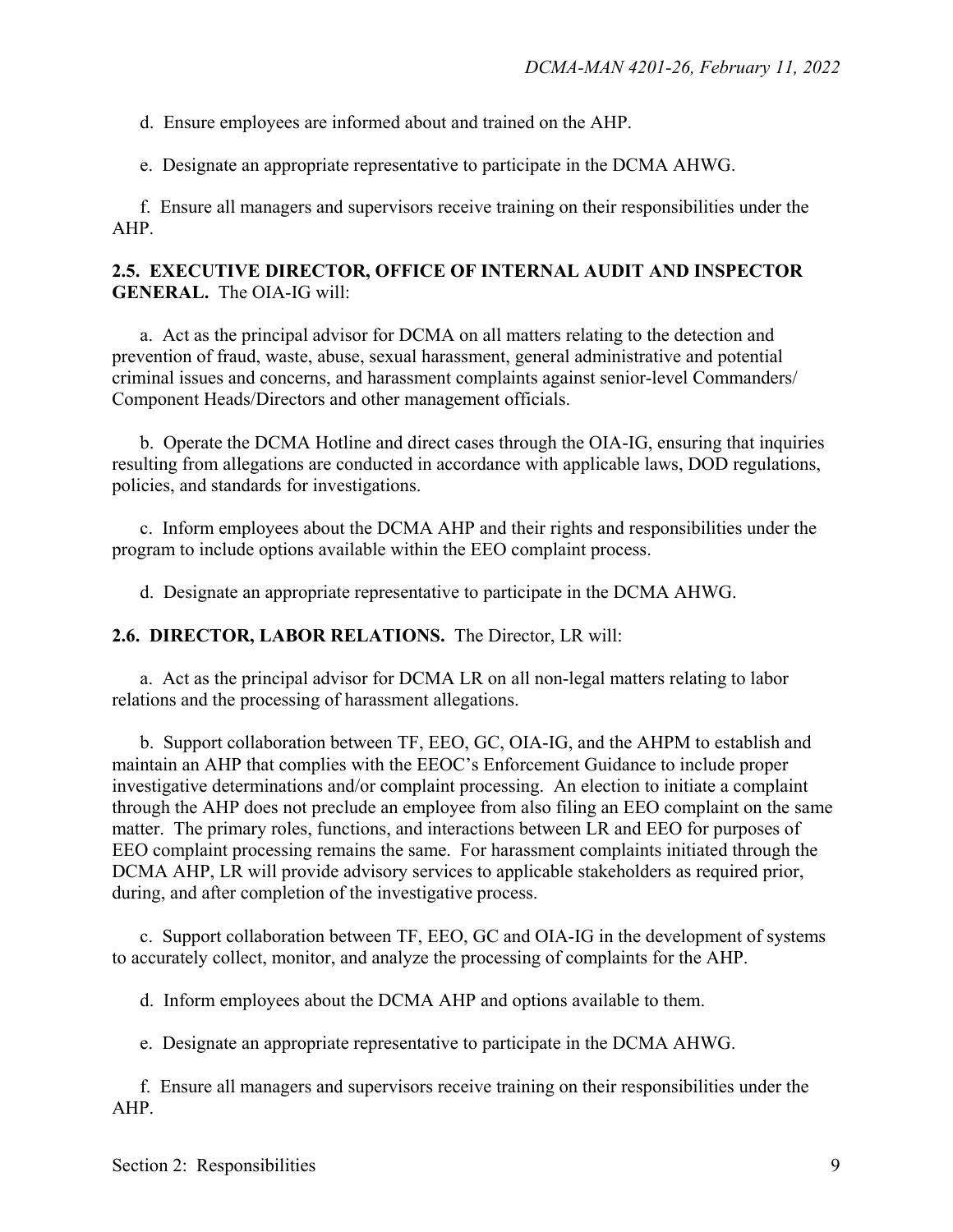g. Request the Union to provide/appoint a Council Representative to participate in the AHWG.

h. Oversee the collection of data and information related to allegations of harassment.

#### **2.7. DIRECTOR OF SECURITY AND COUNTERINTELLIGENCE.** The Director of Security will:

a. Designate an appropriate representative to participate in the DCMA AHWG.

 b. Support collaboration between TF, EEO, GC, OIA-IG, Security Division, and the AHPM to establish and maintain an AHP that complies with the EEOC's Enforcement Guidance to include proper investigative determinations and/or complaint processing.

 c. Report information received through security channels meeting the requirements of Paragraph 1.2.e. to the AHPM for appropriate action.

#### **2.8. INVESTIGATIVE OFFICER.** The assigned IO will:

 a. Review in detail the "Appointment Letter" issued by the Commander/Component Head or civilian Director authorizing the investigation. The appointment letter will outline the scope of the investigation and provide the basic facts about the complaint.

b. Understand that their role is to:

- (1) Be thorough and impartial;
- (2) Fully establish and consider all relevant evidence;

(3) Gather detailed facts, including: witness interviews, personnel records, email correspondence, photographs, drawings, physical evidence, or other items relevant to the investigation; and

(4) Make findings and recommendations that are warranted by the facts and that comply with the instructions of the appointing authority, and make a recommendation to the Appointing Authority based on those facts.

(5) Understand that investigations should be completed within 30 calendar days upon appointment as an IO.

 c. Contact the assigned Counsel to provide practical assistance and legal advice during the lifecycle of an investigation. It is vital to understand the importance of division responsibility and expertise; accordingly, based on the gathered evidence, legal advice and assistance may include: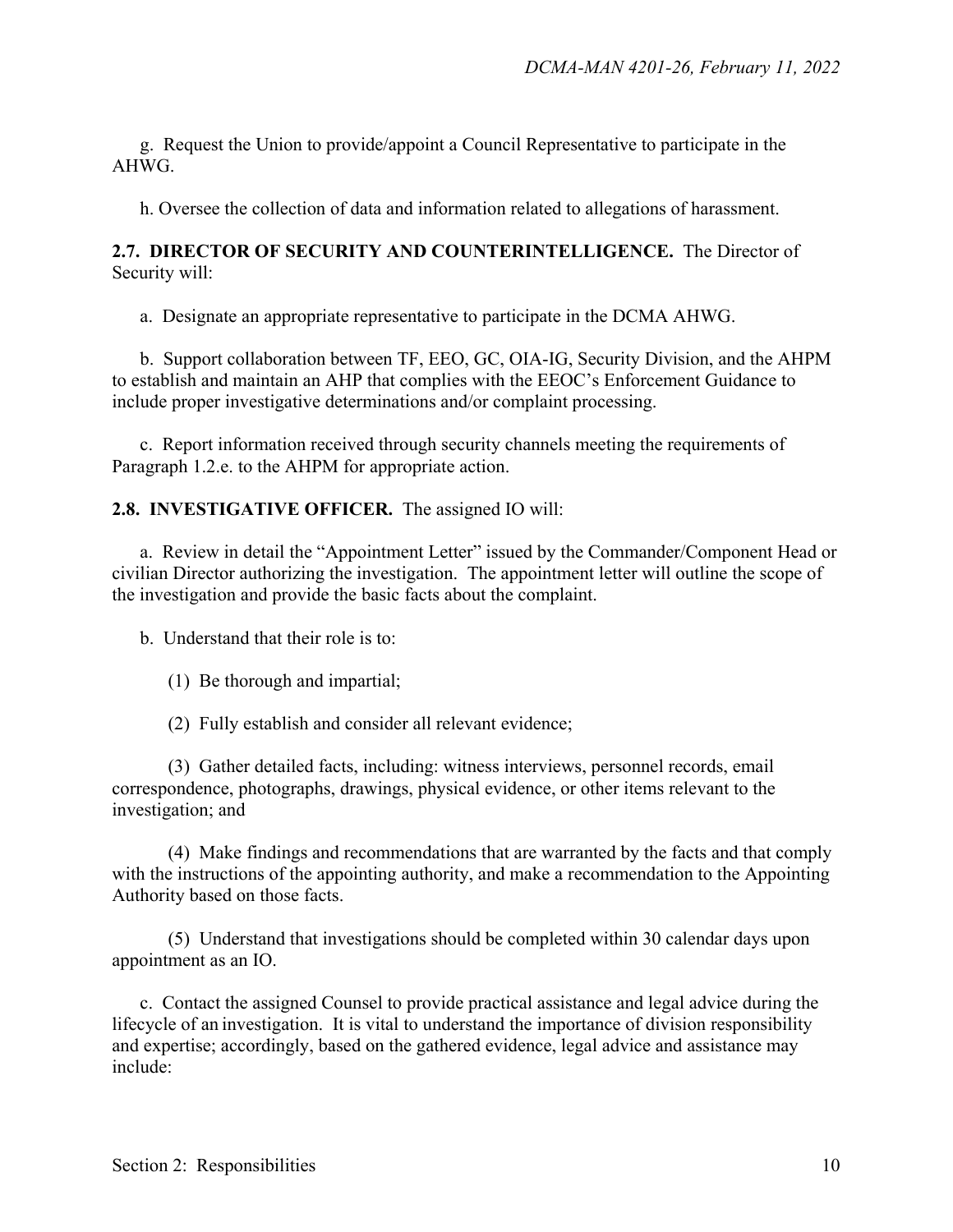(1) Framing the relevant issues,

(2) Identifying the information required to be gathered,

(3) Developing investigatory and fact-finding strategies,

(4) Identifying witnesses to be interviewed and documents to be collected,

(5) Advising on the preparation of witness interview questions,

(6) Assessing the need for potential rights advisements that may be required,

 (7) Discussing how to document witness statements and prepare certifications or affidavits for the witness, and

(8) Reviewing the final report.

#### **2.9. ANTI-HARASSMENT PROGRAM MANAGER.** The AHPM will:

 a. Track harassment complaints to include monitoring the final disposition of complaints initiated across the Agency at the local level or through the Anti-Harassment Program Office. Commanders/Component Heads/Directors and other management officials will be responsible for providing detailed information in order for the AHPM to compile statistical reports for internal/external reporting as required by the EEOC and other regulations and directives.

 b. Monitor compliance with this Manual to include conducting an analysis of the number and types of harassment complaints on a quarterly/annual basis and disseminate statistical reports to the DCMA Director/Deputy Director and other offices/personnel on a need-to-know basis. The analysis will include reporting on the number of substantiated and unsubstantiated complaints, corrective actions taken, and any trends by issue, personnel, geographical area, and/or office.

 c. As needed, coordinate actions with TF, EEO, GC, OIA-IG, and the Office of Security and Counterintelligence to ensure that inquiries resulting from allegations are conducted in accordance with applicable laws, DoD regulations, policies, and standards for investigations.

 d. Issue implementing instructions specifying: quality standards for the AHP, procedures to ensure appropriate evaluation and action on all allegations of unlawful harassment, and methods to ensure appropriate protection of the identity of sources requesting anonymity or confidentiality to the greatest extent possible, consistent with a thorough and impartial investigation. Confidentiality is further outlined in Paragraph 3.3.

 f. Provide oversight and follow-up to ensure reported allegations are appropriately investigated, objectively evaluated, and acted upon, and findings and conclusions of any inquiry are fully documented.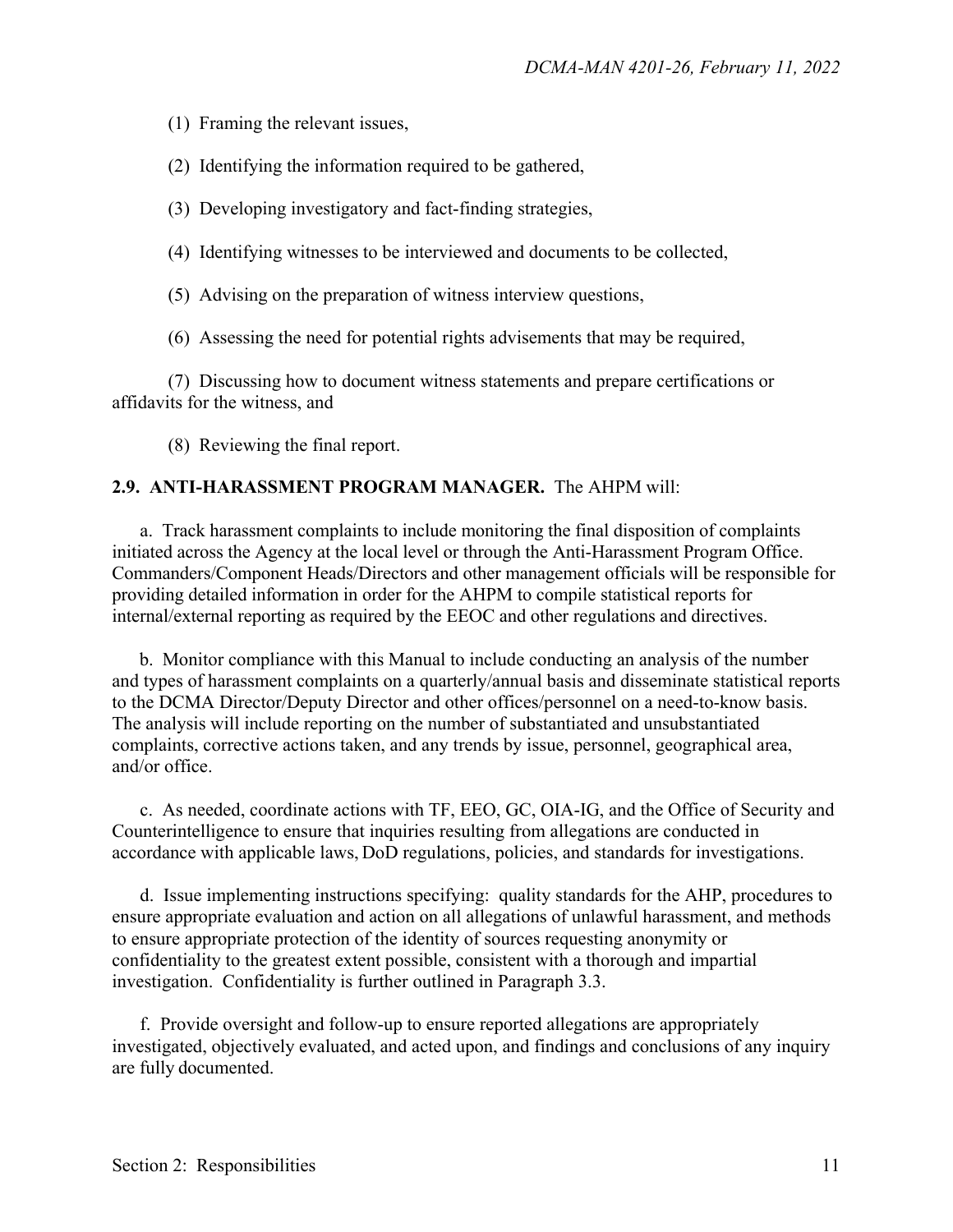g. Maintain an active DCMA Anti-Harassment Publicity Campaign (AHPC) using official notices, posters, telephone directories, and other media to encourage employees to identify and report unlawful harassment.

 h. Lead the DCMA AHWG that will comprise of designated representatives from TF, GC, EEO, OIA-IG, Security and an AFGE Council 170 Representative.

 i. Establish procedures necessary to ensure that the collection, maintenance, use, and dissemination of anti-harassment case file information is protected from public disclosure in accordance with applicable law and maintained consistent with the requirements of EEOC MD-715 and the Privacy Act of 1974.

 j. Conduct compliance reviews of harassment prevention and response policies and programs in accordance with this Manual, including:

 (1) Assessments of impartiality, timeliness, and sufficiency of responses to harassment complaints.

(2) Timeliness and sufficiency of feedback provided to complainants.

 k. Develop and provide on-line training for DCMA supervisors and employees. The DCMA Anti-Harassment Training will cover the programs applicability, policy, responsibilities, reporting and investigative procedures, and education and training requirements. The training curriculum will also include elements of the EEOC's updated anti-harassment compliance training modules, workplace civility, and bystander intervention strategies.

 l. Notify the DCMA Director, OIA-IG, GC, LR Director, and Office of Security and Counterintelligence regarding substantiated allegations upon conclusion of investigations.

#### **2.10. EMPLOYEE RELATIONS GROUP**. The ERG will:

 a. Act as the principal advisor for DCMA ERG on all non-legal matters relating to employee relations (ER) and the processing of harassment allegations.

 b. Provide guidance and assistance to the supervisor or management official with matters requiring further investigation.

 c. Support investigations by providing access to information and potential witnesses, as appropriate, to ensure that investigations are conducted in an impartial and timely manner.

d. Report all harassment complaints and investigations to the AHPM.

e. Designate an appropriate representative to participate in the DCMA AHWG.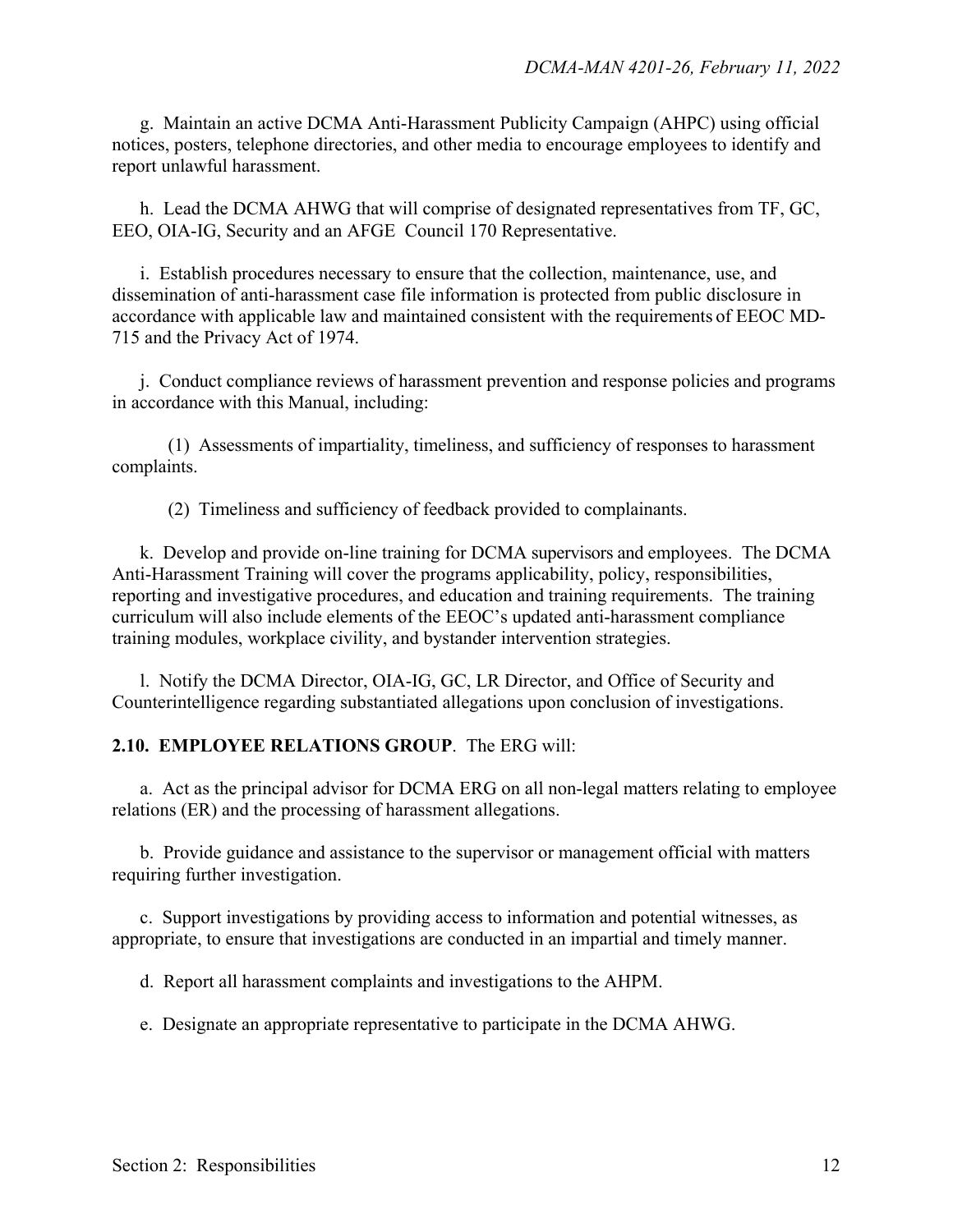#### **2.11. ANTI-HARASSMENT WORKING GROUP.** The DCMA AHWG will:

 a. Comprise of designated representatives from TF, GC, EEO, OIA-IG, Security and an AFGE Council 170 Representative.

b. Convene on a quarterly basis to assess program effectiveness.

 c. Assess the workplace for the risk factors associated with harassment and explore ideas for minimizing those risks.

 d. Provide feedback to the AHPM on training effectiveness and make recommendations for policy updates when/if needed.

**2.12. SUPERVISORS AND MANAGEMENT OFFICIALS.** Supervisors and Managers will:

 a. Maintain a workplace free of unlawful harassment. Supervisors will make reasonable efforts to prevent and promptly correct harassing behavior in the workplace so that all matters can be resolved at the lowest level.

 b. Promptly address allegations of unlawful harassment with the employees directly involved in the incident, along with any witnesses who might have first-hand information. Managers must take prompt preventive and corrective action, including discipline, as appropriate, in consultation with their assigned GC and ER Specialists.

 c. Request that the appropriate Commander/Component Head/Director appoint an independent investigator to investigate the allegations of unlawful harassment if they cannot be resolved at their level, or with the advice of LR, ERG, and GC, refer the allegations to OIA-IG.

 d. Complete the DCMA EEO Office's "EEO and No FEAR Act" training courses for supervisory personnel on an annual basis. In addition, supervisors and managers will complete the AHP's training to satisfy the programs awareness requirements to include understanding the anti-harassment policy and procedures and their role in the complaint process. Follow-on refresher AHP training will be presented by the AHPM upon request and in the DCMA Supervisory Skills Development Course.

 e. Ensure that non-supervisory employees complete the DCMA EEO Office's "EEO and No FEAR Act" training courses for employees on an annual basis. In addition, supervisors and managers will ensure that non-supervisory employees complete the AHP training to satisfy the programs awareness requirements to include understanding the anti-harassment policy and procedures, and their role in the complaint process.

f. Report all harassment complaints and investigations to the AHPM.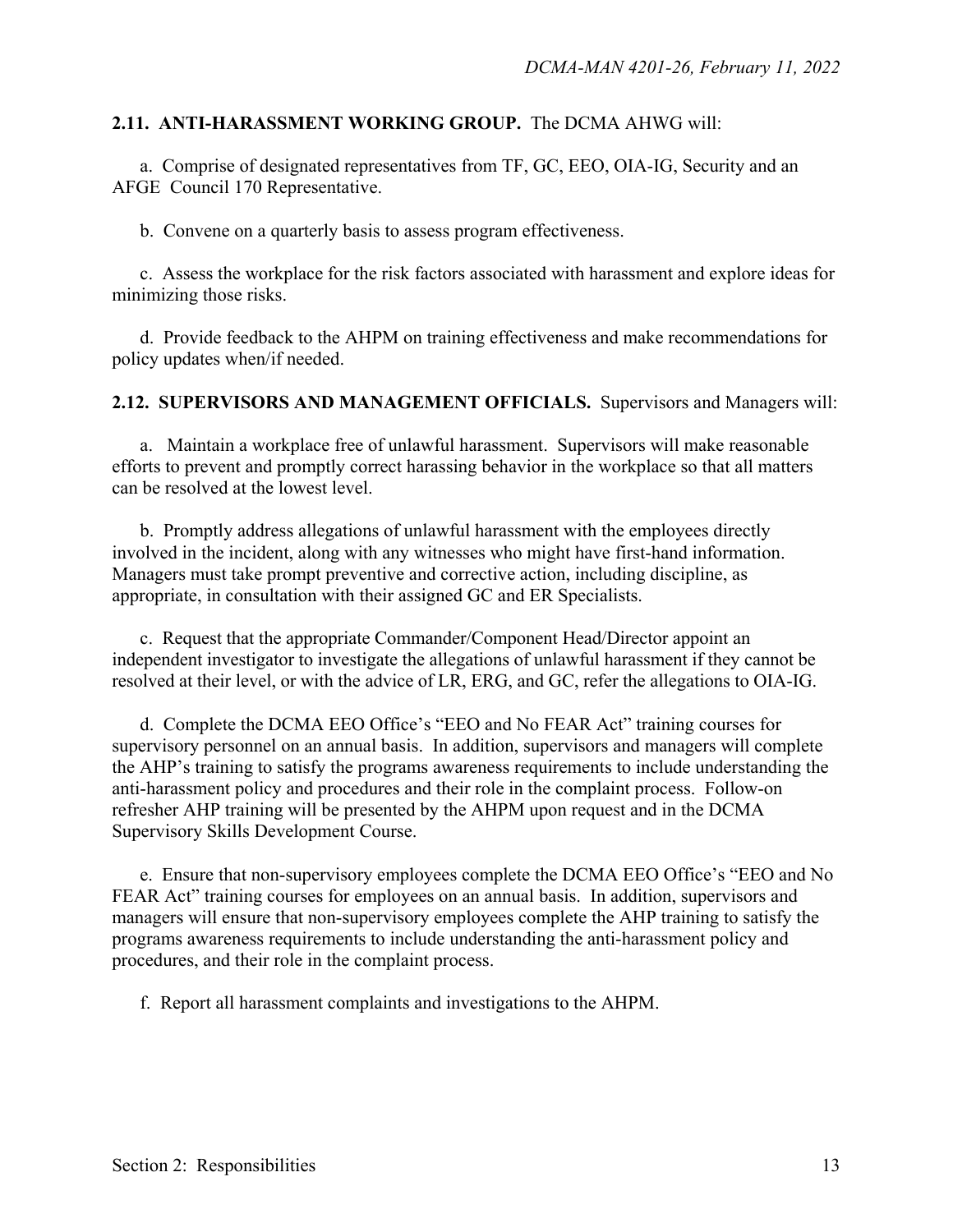**2.13. EMPLOYEES.** Employees will:

 a. Refrain from engaging in conduct that is discriminatory or harassing. Such conduct is contrary to DCMA's core values and may be unlawful. An employee engaging in such discriminatory conduct or unlawful harassment is subject to appropriate corrective action, including discipline.

 b. Report any behavior they view as harassment before it becomes severe or pervasive. Reporting systems available for those observing or experiencing harassment include multiple avenues for resolving matters in a responsive and timely manner. DCMA employees can report harassing conduct to their first- or second-level supervisor, Commanders/Component Heads/Directors, LR, ERG, EEO, or OIA-IG. In order for the Agency to receive and coordinate complaints to and from management and supervisors for appropriate action, employees can also report harassment directly to the DCMA AHPM.

 c. Understand that although isolated incidents of harassment generally do not violate Federal law, a pattern of incidents may be unlawful. Employees should take advantage of opportunities the Agency provides to make supervisors and managers aware of potentially unlawful harassment so that supervisors and managers can intercede to prevent, correct, or stop all harassing conduct, whether unlawful or otherwise.

 d. Complete the DCMA EEO Office's "EEO, Anti-Harassment" and "No FEAR Act" training courses on an annual basis. In addition, employees will complete the AHP's online Anti-Harassment Training to satisfy the program's awareness requirements to include understanding the anti-harassment policy and procedures and their role in the complaint process.

 e. Recognize that electing to initiate a complaint through the AHP does not preclude them from also filing an EEO complaint through the DCMA EEO Office on the same matter.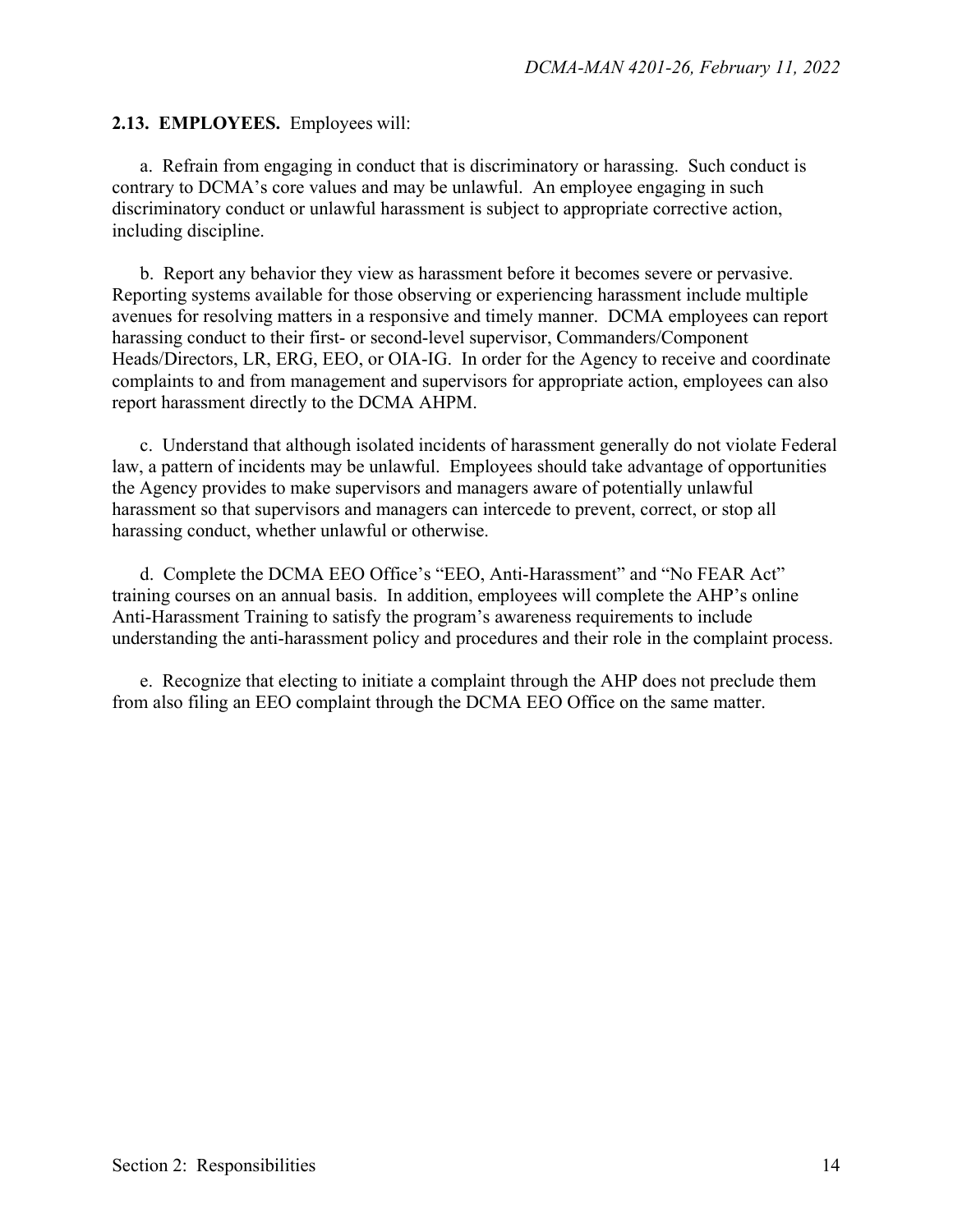## **SECTION 3: PROCEDURES**

**3.1. HOW TO REPORT UNLAWFUL HARASSMENT.** An employee who believes another person has subjected them to unwelcome unlawful harassing conduct should:

 a. Inform the person(s) responsible for the conduct that it is unwelcome and offensive and request that it cease.

 b. Immediately report the matter to their immediate supervisor or the supervisor of the offender. Employees can also report the conduct to any other management official in the chain of command if the conduct continues or when they are uncomfortable confronting the responsible person(s) directly. The employee may also report the matter to other officials, including the DCMA OIA-IG (website listed on this Manual's Resource Page), EEO officials, LR, ERG, AHPM or union representatives. If an employee elects to report harassing conduct outside their own chain of command, they should also grant permission to notify the employee's supervisory or management chain. All requests for confidentiality will be subject to the Agency's obligation to conduct a thorough and impartial investigation. When an employee makes a complaint to a management official about alleged unlawful harassment, DCMA will investigate the allegation regardless of whether the alleged unlawful harassment rises to the level of being severe or pervasive. Complaints of unlawful harassment do not need to conform to any particular format or be in writing.

c.Employees who witness or become aware of unlawful harassing conduct directed at another employee(s) are encouraged to report the matter to the supervisor of the offending employee(s) or other management officials in their chain of command.

#### **3.2. RESPONDING TO UNLAWFUL HARASSMENT COMPLAINTS.**

Commanders/Component Heads/Directors and supervisors will:

a. Inform employees of available reporting options and procedures to include their Commander/Component Head/Director, supervisor, IG, EEO, or AHPM as designated offices to receive complaints. Supervisors will also inform employees that participation in the AHP is a protected activity. The receiving office will provide notification to the DCMA AHPM for awareness and oversight to ensure impartial adjudication of complaints covered by this Manual.

b. Advise employees of available support resources.

c. Respond to and, as appropriate, investigate all harassment complaints as identified in Paragraph 3.3.

d. Follow additional procedures and comply with requirements set forth in this Manual.

e. Take appropriate disciplinary or administrative action when a complaint is substantiated.

f. Determine whether a climate assessment is warranted or additional unit training is required.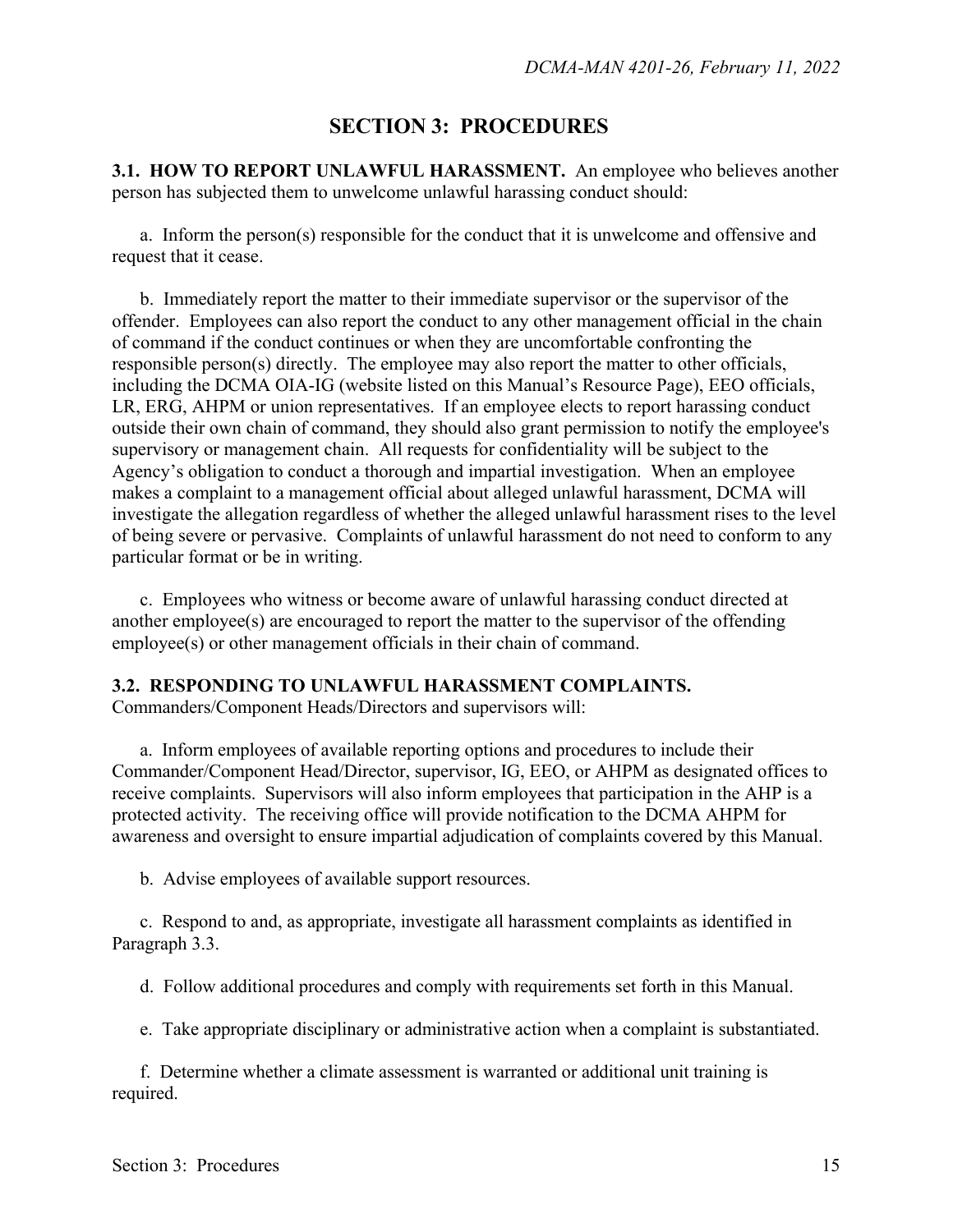g. Prior to initiating any type of investigations into allegations of harassment, first consult with the GC, ERG and the AHPM to make a determination of the appropriate investigative procedure to be used. The types of investigations for use include informal inquiry/investigation, Command Directed Investigations (CDI), and IG investigations. The informal investigation will be used by first and second-level supervisors for matters that can be resolved at the lowest level. For more egregious harassment allegations, the Commander/Component Head/Director will conduct a CDI with an investigating officer appointed in writing and a written ROI to be provided at the conclusion of the investigation. For matters involving sexual harassment and potential criminal conduct, an OIA-IG investigation will normally be used, unless the IG determines at their discretion that an inquiry or CDI is more appropriate. All types of investigations will be conducted in a thorough, responsive, and impartial manner.

**3.3. INQUIRIES INTO ALLEGATIONS OF HARASSING CONDUCT.** A supervisor or management official who receives notice of an allegation or witnesses harassing conduct will take the appropriate actions as listed below:

a. Initial response.

 (1) In the event a supervisor or management official personally witnesses harassing conduct, to prevent further unlawful harassing conduct, they will immediately intercede.

 (2) Contact their assigned Counsel and ER Specialist promptly, but within no more than one business day, for guidance on the appropriate type of inquiry and response necessary to promptly address and resolve reported unlawful harassing conduct.

 (3) Inform DCMA AHPM for oversight and awareness in tracking final disposition of allegations.

 b. Matters requiring further investigation*.* If the results of a supervisor or manager's initial inquiry are insufficient to determine whether the issue requires corrective action, the supervisor or management official responsible for taking disciplinary action against the alleged offender may request further investigation in accordance with applicable regulations and Agency Directives, as described in Paragraph 2.4. Investigations will begin within 10 days of notification. Investigations should be completed within 30 calendar days upon assignment of an IO. Management should make such requests on a case-by-case basis and in consultation with their assigned Counsel and ER Specialist. Failure to take timely action in accordance with agency procedures puts the agency at increased risk of legal liability. Management officials who fail to comply with these procedures are subject to appropriate administrative or disciplinary action. Management may use the information obtained in the course of an investigation, including the findings and recommendations, in taking corrective action against an alleged offender, including disciplinary action, if appropriate.

 c. Confidentiality. DCMA will maintain all reported information, including results of inquiries and investigations, on a confidential basis to the greatest extent possible, consistent with the Agency's obligation to conduct a thorough and impartial investigation. The identity of the employee alleging the violation will remain confidential except as necessary to conduct an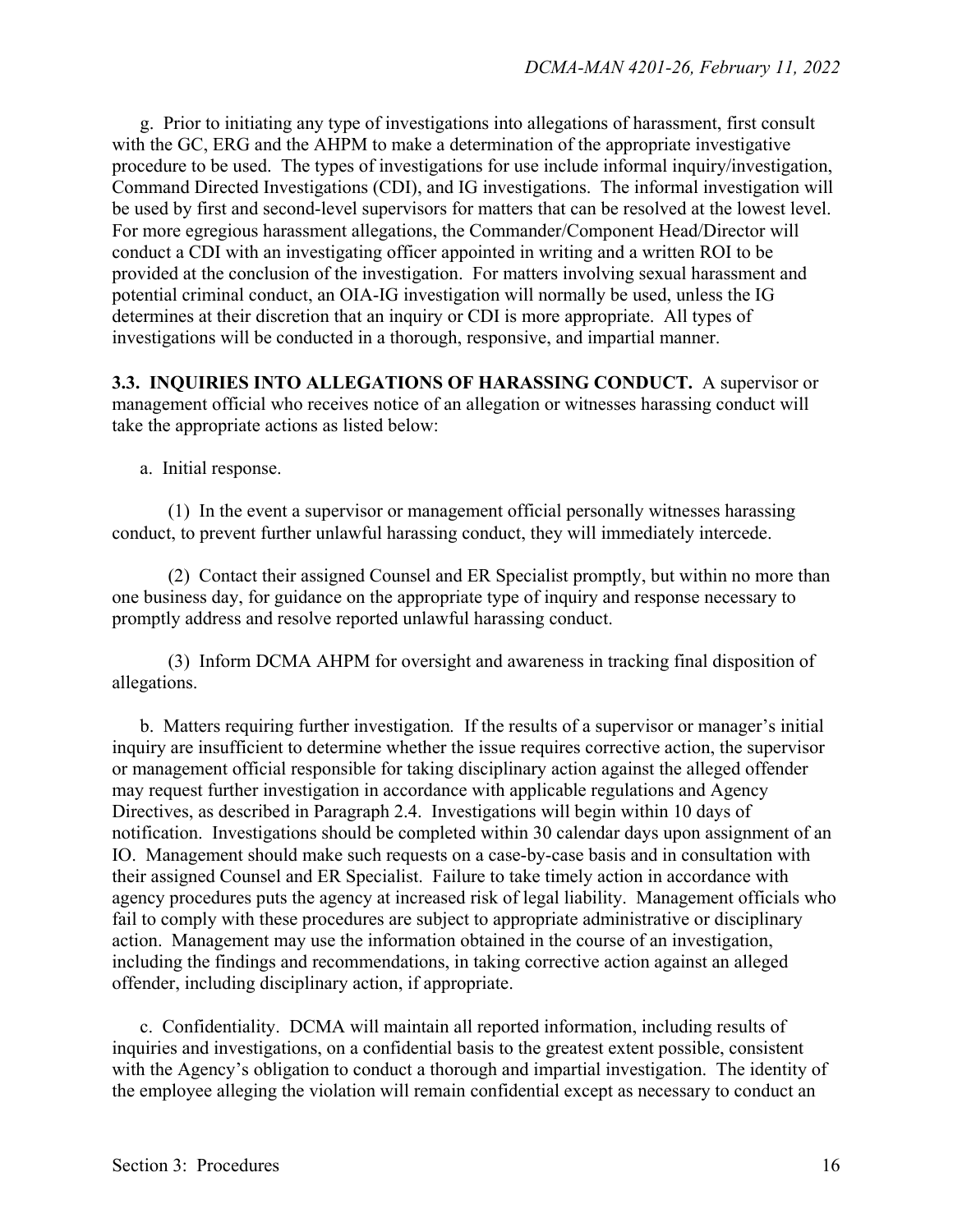appropriate investigation into the alleged violations or when the law or regulation requires otherwise. Management cannot guarantee complete confidentiality because it cannot conduct an effective investigation without disclosing certain information to the alleged offender and potential witnesses. Management may have to disclose information to an employee being disciplined as a result of an inquiry or investigation. Also, the Agency may have to disclose the information as part of any litigation for which the information may be relevant and necessary. Maintenance of investigative records and any disclosures of information from those records will be in compliance with the Privacy Act of 1974 (Section 552a of Title 5, United States Code). Any Freedom of Information Act requests will be processed in accordance with DoD Directive 5400.07, "DoD Freedom of Information Act (FOIA) Program."

 d. Types of Investigations*.* The types of investigations for use include informal inquiry/investigation, CDI, and OIA-IG investigations. The informal investigation will be used by first- and second-line supervisors for matters that can be resolved at the lowest level. For more egregious harassment allegations, the Commander/Component Head/Director will conduct a CDI with an IO appointed in writing and with a written ROI at the conclusion of the investigation. For matters involving sexual harassment and potential criminal conduct, an OIA-IG investigation will normally be used, unless the OIA-IG determines at their discretion that an inquiry or CDI is more appropriate.

#### **3.4. ACTIONS TO TAKE AFTER AN INQUIRY.**

 a. Upon completion of the inquiry or investigation, the management official responsible for taking disciplinary action against the alleged offender will promptly evaluate the evidence and determine the appropriate action to take in consultation with the servicing GC and ER Specialist. This responsibility normally rests with the FLS of the employee alleged to have engaged in the harassing conduct, unless the supervisor is involved in the allegation. In those cases, the ROI will be provided to the next senior official in the supervisor's chain of command.

 b. In case of substantiated severe or pervasive harassing conduct, the management official must consult promptly with the Agency's GC, EEO, ERG, OIA-IG, and AHPM regarding appropriate corrective action.

 c. When the inquiry substantiates that an employee engaged in harassing conduct, or that an employee engaged in retaliation against a witness or an individual who submitted a report, that employee is subject to appropriate disciplinary or other corrective action in accordance with applicable regulations and directives listed in the Reference section of this Manual. Any alleged misconduct by a military member will be covered by DCMA Manual 4202-03, "Military Justice."

 d. No further action is necessary under these procedures once management, in consultation with the assigned Counsel and ER Specialist, is satisfied that its corrective action has stopped the harassing conduct and deterred its recurrence.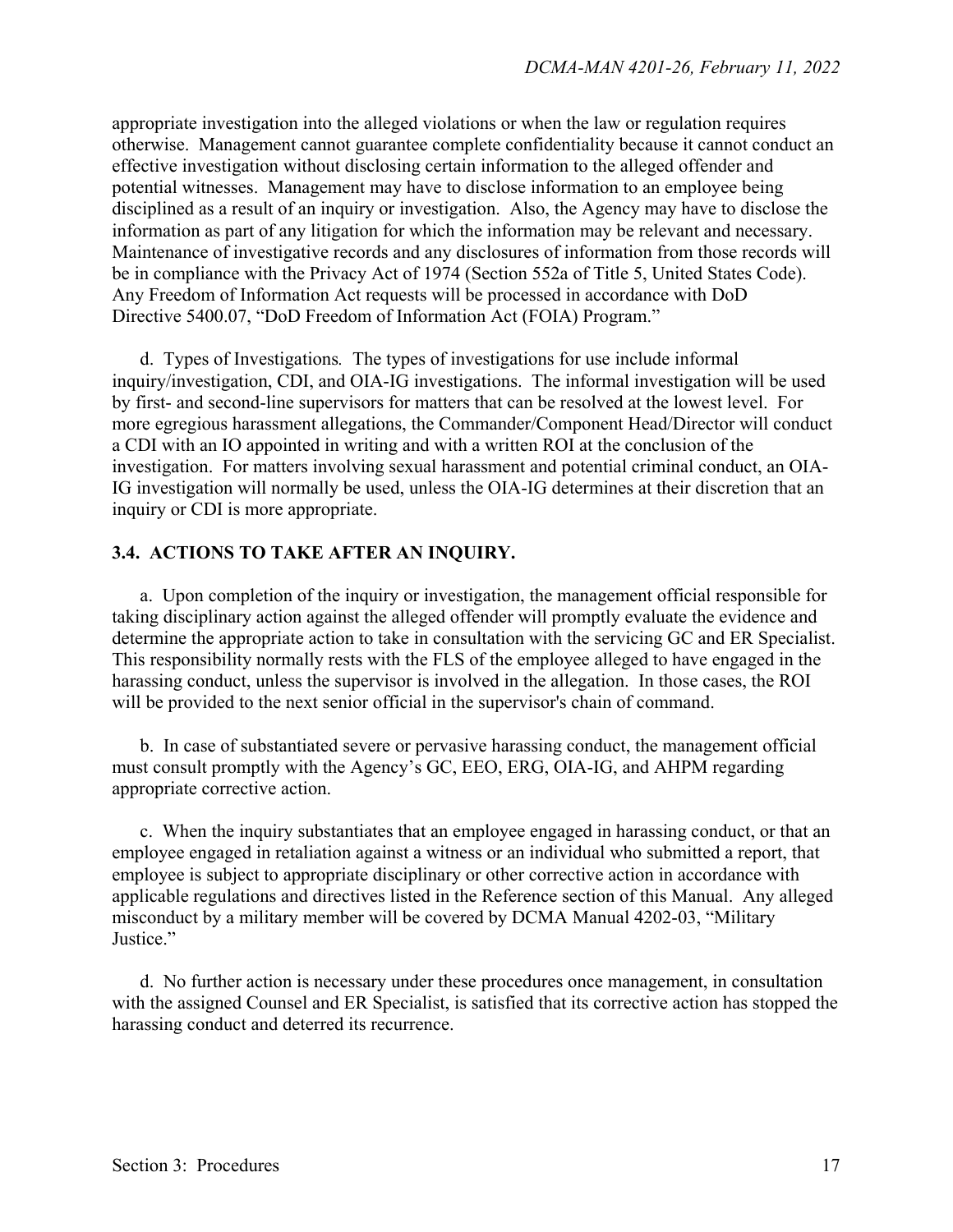#### **3.5. FILING A COMPLAINT OF DISCRIMINATION OR HARASSMENT IN OTHER FORUMS.**

 a. Employees have the right to file complaints of discrimination or harassment in other forums to include the DCMA EEO Office. There is no prohibition against filing complaints of harassment in EEO and LR at the same time. Reporting harassment in accordance with the procedures in this Manual does not replace or satisfy the requirements for filing EEO complaints, union grievances or complaints in other forums, nor does it delay or waive the time limits for initiating claims in these forums.

b. Remedies for unlawful harassment may be addressed in the following forums:

 (1) EEO*.* Employees may file an EEO Complaint through their servicing EEO office. The employee must, however, file an EEO Complaint within 45 calendar days of the alleged incident or when the employee knew or should have known of the discriminatory or harassing conduct. To the greatest extent possible, EEO officials must adhere to an aggrieved person's right to anonymity during the informal processing of the complaint unless the aggrieved employee waives their right to anonymity.

 (2) Negotiated grievance procedure*.* DCMA employees covered by a collective bargaining agreement (CBA) may file a grievance under their negotiated grievance procedure. Bargaining unit employees should contact their union steward or appropriate union official for information about their rights and responsibilities under the negotiated grievance procedure.

 (3) Merit Systems Protection Board (MSPB)*.* Eligible Federal employees may appeal an adverse Agency personnel action (such as a removal or suspension of more than 14 days) with the MSPB if the personnel action is within the jurisdiction of the MSPB. The employee must file an appeal within 30 calendar days of the effective date of an appealable adverse action or within calendar 30 days of the date of receipt of the Agency's decision, whichever is later. Part 1201 of Title 5, Code of Federal Regulation (CFR), outlines the procedures for filing appeals, including appeals that include a claim of discrimination or harassment.

 c. If an employee pursues a claim of harassment through the EEO process, the negotiated grievance procedure or an MSPB appeal, the EEO/AHPM representative who receives notice of the claim will promptly notify the appropriate responsible management official. The management official will then cooperate and respond within the process the employee has elected.

**3.6. ANONYMOUS COMPLAINTS.** Actions taken in response to anonymous complaints submitted outside the EEO or OIA-IG Hotline processes will depend upon the extent of information provided. If an anonymous complaint contains sufficient information to permit the initiation of an investigation, the investigation will be initiated in accordance with this Manual. If an anonymous complaint does not contain sufficient information to permit the initiation of an investigation, the information should be documented by the person receiving the report in a Memorandum for Record and maintained on file by the AHPM in accordance with the Agency's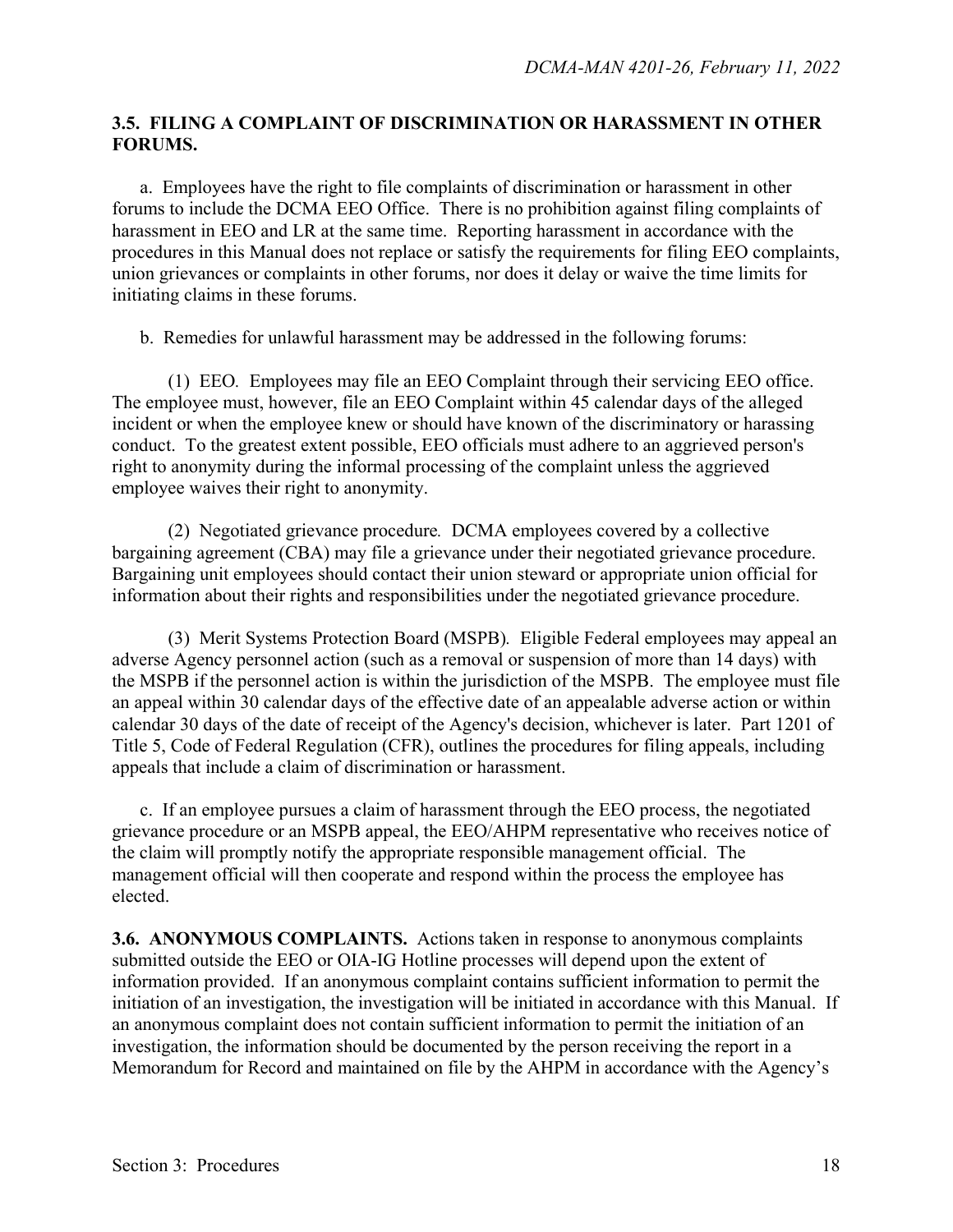disposition instructions. The Memorandum for Record should contain the following information, if available:

- a. Date and time the information was received and by whom,
- b. A detailed description of the facts and circumstances surrounding the complaint,
- c. Date and time the complaint was resolved and by whom, if applicable, and
- d. Any other pertinent information received.

e. Information collected and retained by the AHPM will be protected in accordance with the Privacy Act of 1974.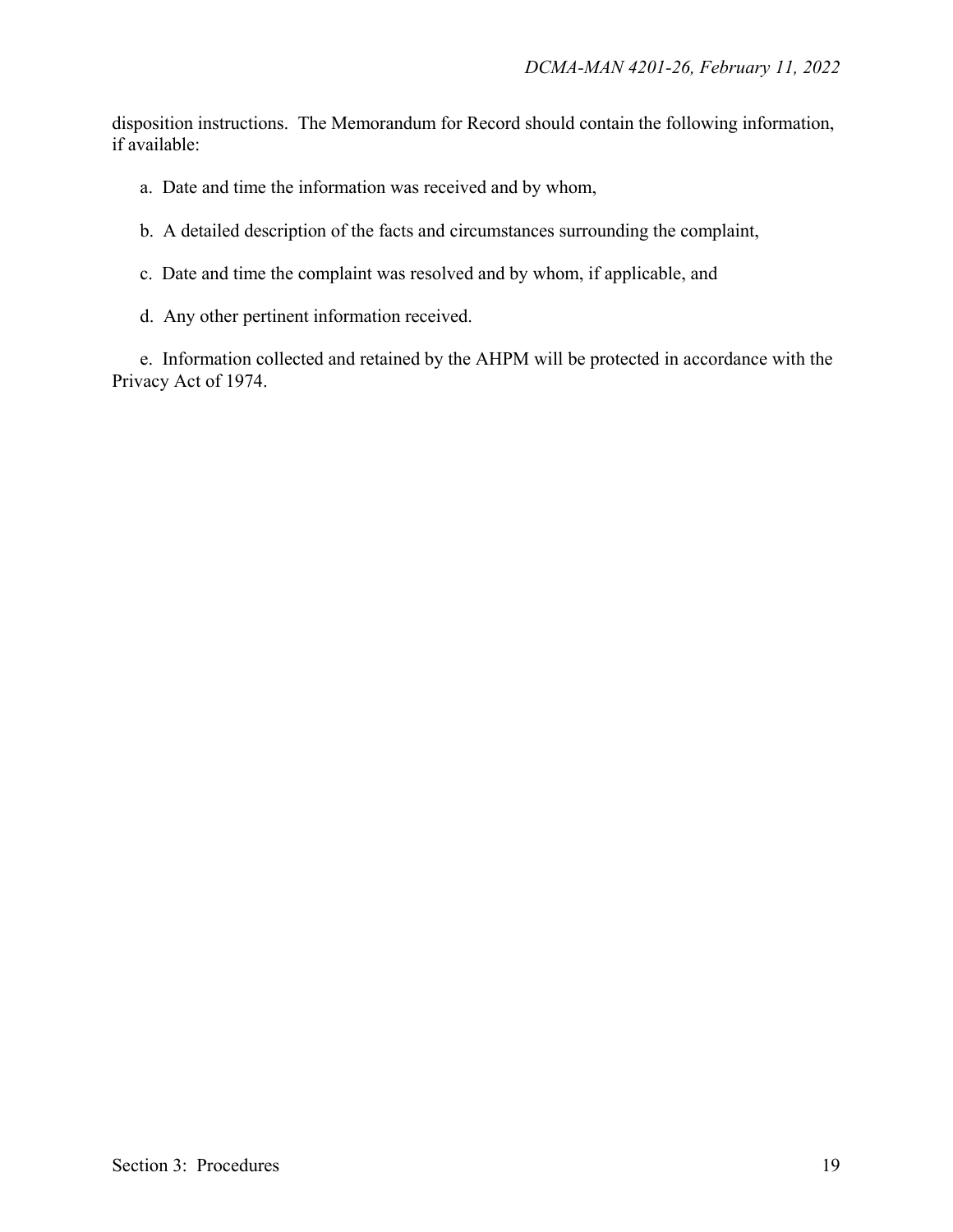## **SECTION 4: TRAINING AND EDUCATION**

#### **4.1. PREVENTION AND RESPONSE TRAINING AND EDUCATION PROGRAMS.**

a. DCMA AHPM will ensure harassment prevention/response training and education is provided to Agency personnel.

b. Upon issuance of this Manual, the execution of training will be at supervisory and employee training (e.g., DCMA supervisory development training, Keystones, and new employee orientation) and also include an on-line training link provided by the AHPM.

**4.2. REQUIREMENTS FOR TRAINING AND EDUCATION PROGRAMS.** Harassment prevention and response training will include:

a. Training that is delivered by the AHPM to ensure appropriate skills and competencies in providing accurate and consistent training across the DCMA workforce.

b. Education that focuses on prevention and reporting with examples of appropriate conduct in the workplace and how to report perceived or observed harassment.

c. Defining roles and responsibilities of DCMA personnel, including fostering a culture free from harassment.

d. Information on how to identify harassment, definitions and types of harassment as outlined in Paragraph 1.3.

 e. Options and procedures for submitting informal (as applicable), formal, and anonymous harassment complaints.

f. Information on what is/is not covered under the DCMA AHP.

 g. Information regarding how to identify and report retaliation and reprisal in accordance with applicable regulations and directives.

h. Information regarding any administrative or disciplinary action that could be taken.

 i. Elements of the EEOC's updated anti-harassment compliance training modules, workplace civility, and bystander intervention strategies.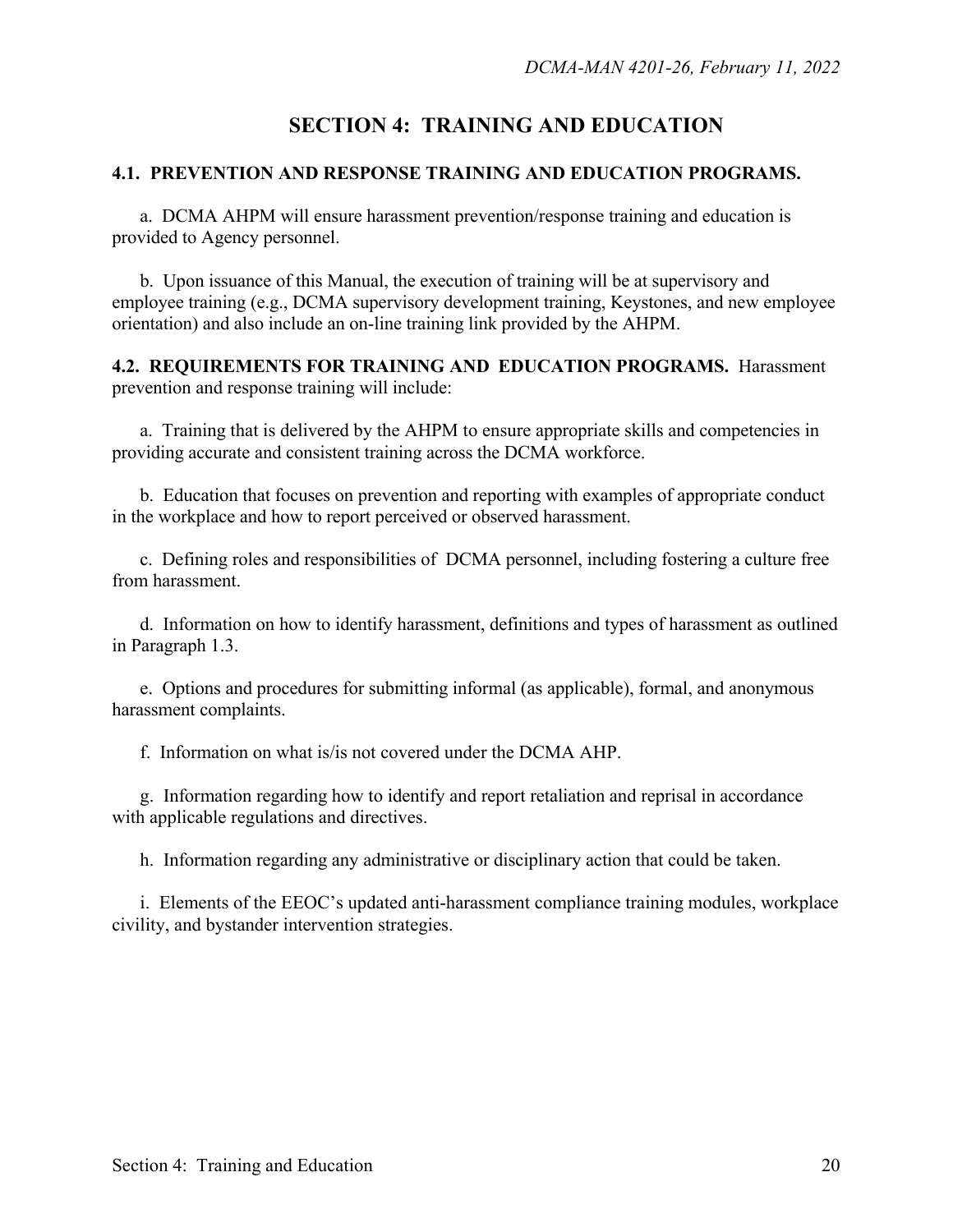## **GLOSSARY**

#### **G.1. DEFINITIONS.**

**Bullying.** Acts or written or spoken words intended to intimidate or harass a person or to cause physical harm to a person or his or her property.

**Harassment.** Includes behavior that is unwelcome or offensive to a reasonable person, whether oral, written, or physical, that creates an intimidating, hostile, or offensive environment. Harassment can occur through electronic communications, including social media, other forms of communication, and in person. Harassment may include offensive jokes, epithets, ridicule or mockery, insults or put-downs, displays of offensive objects or imagery, stereotyping, intimidating acts, veiled threats of violence, threatening or provoking remarks, racial or other slurs, derogatory remarks about a person's accent, or displays of racially offensive symbols. Activities or actions undertaken for a proper military or governmental purpose, such as combat survival training, are not considered harassment. Disagreements between employees and their supervisor which are not based on race, color, religion, sex (whether or not of a sexual nature), national origin, age (age 40 or older), disability, genetic information, or reprisal and pertain to work related issues (time and attendance, etc.) or performance do not constitute unlawful harassment. To be unlawful, the conduct must be based upon race, color, religion, sex (whether or not of a sexual nature), national origin, age (age 40 or older), disability, genetic information, or reprisal, be severe or pervasive, and creates a work environment that would be intimidating, hostile, or offensive to a reasonable person.

**Protected Activity**. The EEOC Enforcement Guidance defined protected activity as: Complaining about discrimination against oneself or others. Threatening to complain about discrimination against oneself or others. Providing information in an employer's investigation of discrimination or harassment.

**Severe or Pervasive.** Severe or pervasive means conduct that alters the conditions of employment and creates a hostile or abusive work environment. In determining whether the conduct was severe or pervasive, you should consider all the circumstances. You may consider any or all of the following: (a) The nature of the conduct; (b) How often, and over what period of time, the conduct occurred; (c) The circumstances under which the conduct occurred; (d) Whether the conduct was physically threatening or humiliating; (e) The extent to which the conduct unreasonably interfered with an employee's work performance.

**Sexual Assault.** Is defined as intentional sexual contact characterized by the use of force, threats, intimidation, or abuse of authority or when the victim does not or cannot consent. As used in this Manual, the term includes a broad category of sexual offenses consisting of the following specific Uniform Code of Military Justice offenses: rape, sexual assault, aggravated sexual contact, abusive sexual contact, forcible sodomy (forced oral or anal sex), or attempts to commit these offenses.

**Unlawful Harassment**. Includes, but is not limited to, unwelcome conduct, intimidation, ridicule, insult, offensive comments or jokes, or physical conduct which is based on race, color, religion, sex (whether or not of a sexual nature), national origin, age (age 40 or older), disability,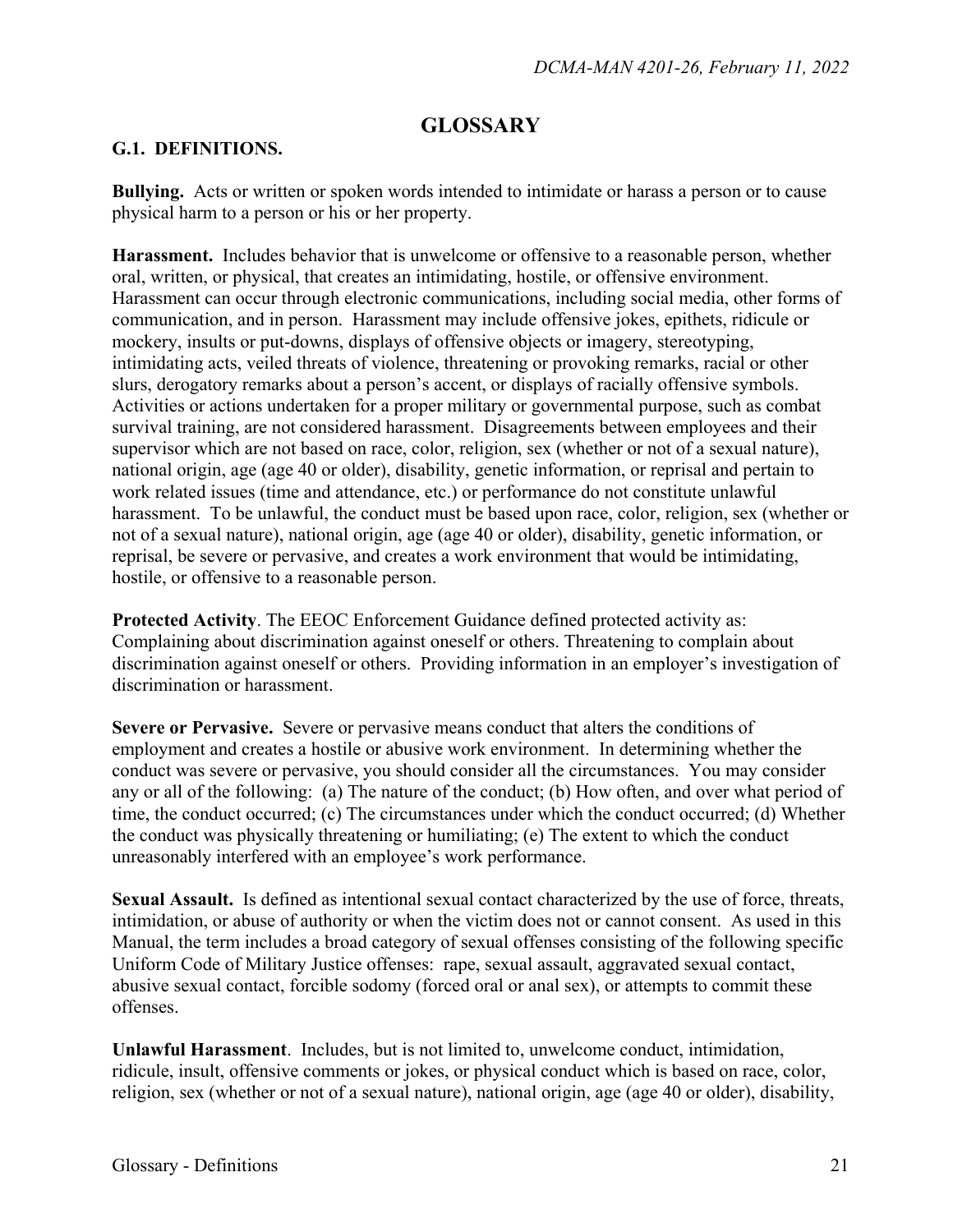genetic information, or reprisal. Additionally, unlawful harassment may also include tangible employment actions affecting the employee because of the employee's acceptance or rejection of such conduct explicitly or implicitly. Unlawful harassment occurs when the conduct is sufficiently severe or pervasive as to alter the terms, conditions, or privileges of the employee's employment or otherwise creates a hostile or abusive work environment. Petty slights, annoyances, and isolated incidents (unless extremely serious) do not rise to the level of illegality.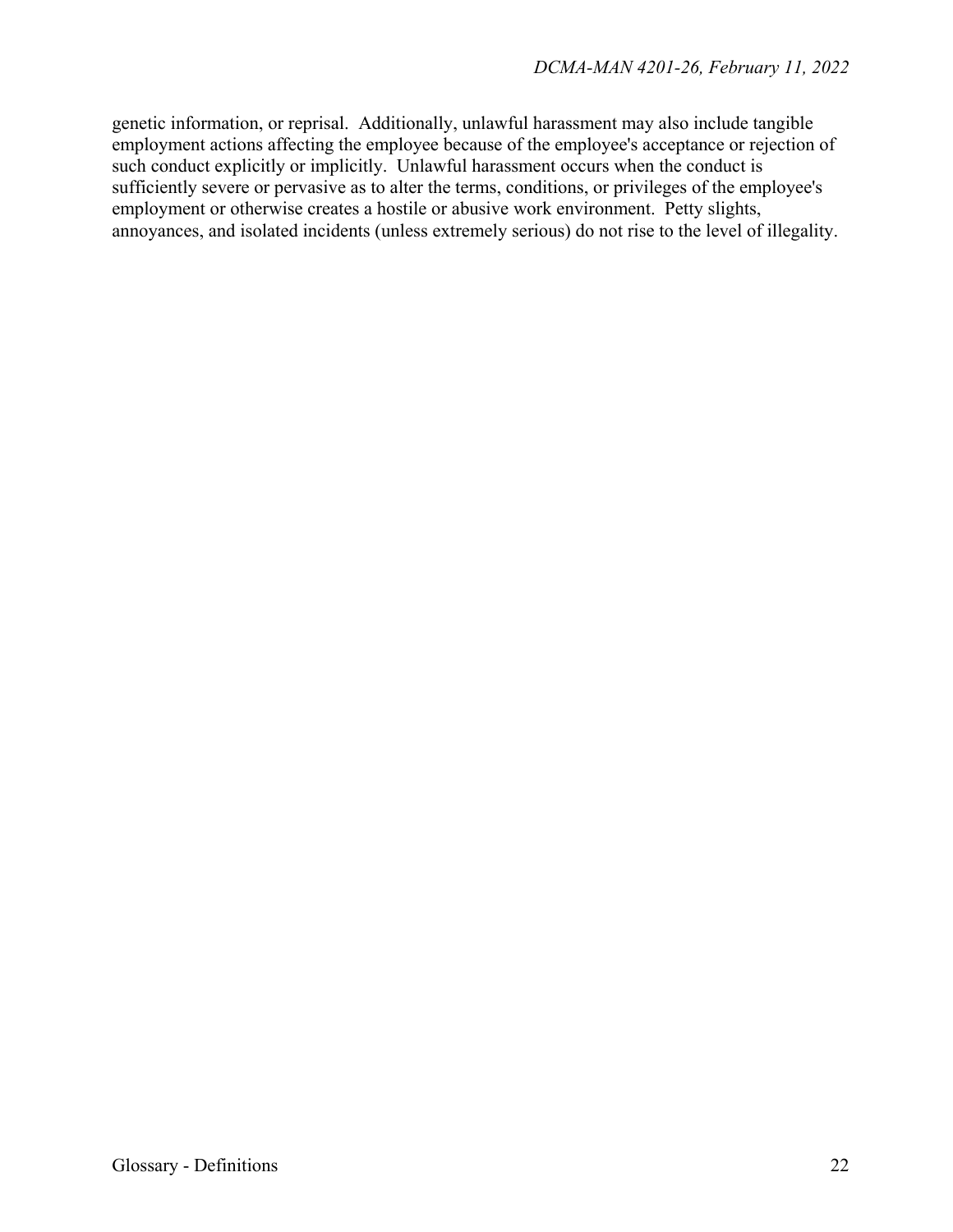## **GLOSSARY**

## **G.2. ACRONYMS.**

| ADR         | <b>Alternative Dispute Resolution</b>          |
|-------------|------------------------------------------------|
| AHP         | Anti-Harassment Program                        |
| <b>AHPM</b> | Anti-Harassment Program Manager                |
| <b>AHWG</b> | <b>Anti-Harassment Working Group</b>           |
| <b>CDI</b>  | Command Directed Investigation                 |
| <b>CMO</b>  | <b>Contract Management Office</b>              |
| <b>EEO</b>  | <b>Equal Employment Opportunity</b>            |
| <b>EEOC</b> | <b>Equal Employment Opportunity Commission</b> |
| ER          | <b>Employee Relations</b>                      |
| <b>ERG</b>  | <b>Employee Relations Group</b>                |
| <b>FLS</b>  | <b>First Line Supervisor</b>                   |
| GC          | General Counsel                                |
| IO          | Investigative Officer                          |
| LR          | <b>Labor Relations</b>                         |
| <b>MD</b>   | <b>Management Directive</b>                    |
| <b>MSPB</b> | Merit Systems Protection Board                 |
| OIA-IG      | Office of Internal Audit and Inspector General |
| <b>ROI</b>  | Report of Investigation                        |
| TF          | <b>Total Force Directorate</b>                 |